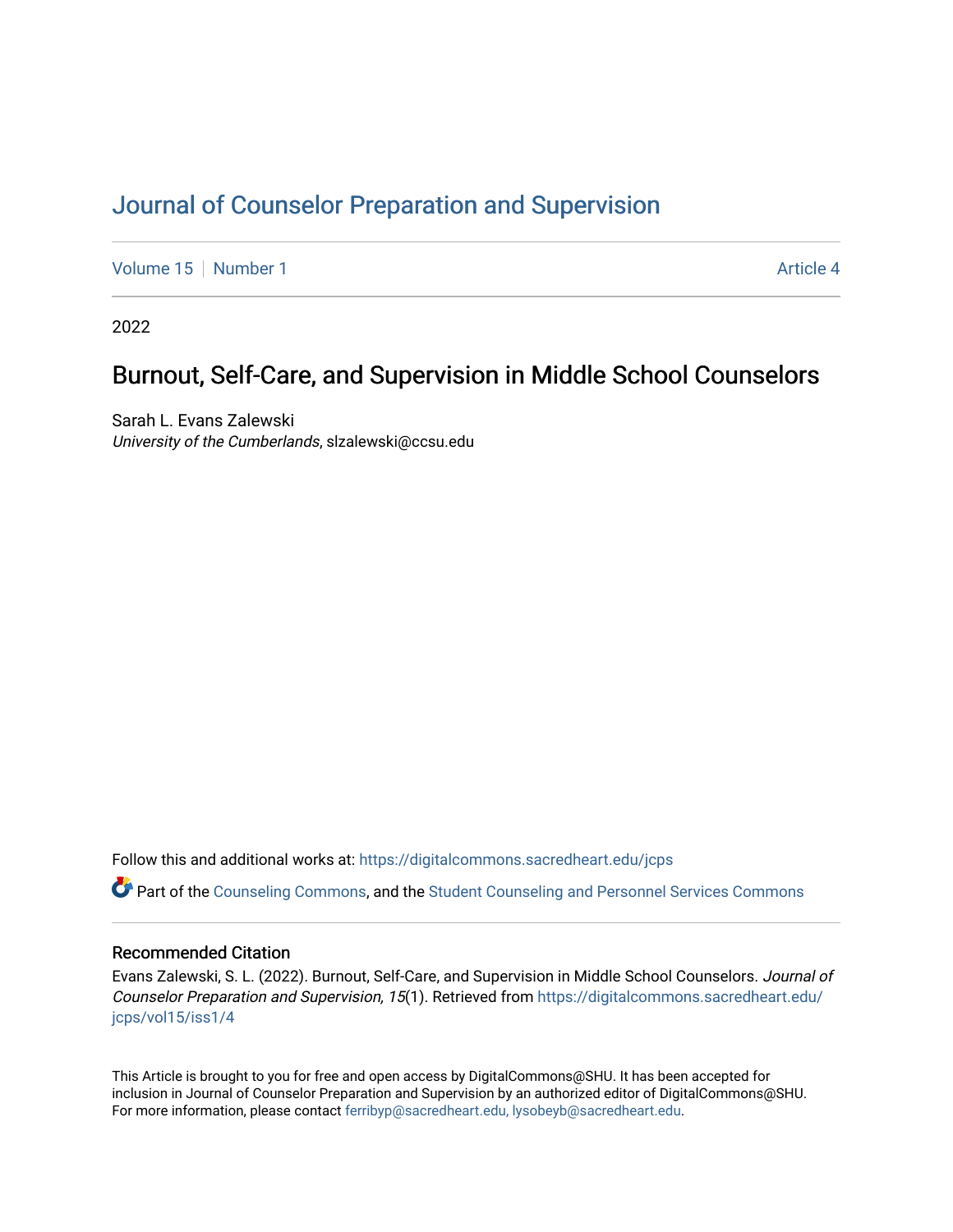# Burnout, Self-Care, and Supervision in Middle School Counselors

# Abstract

This study examines middle school counselor supervision types in relation to burnout and self-care scores. The impact of supervision via technology on self-care and burnout scores was considered. This study found that school counselors who received both administrative and clinical supervision fared better on the incompetence domain of burnout, that self-care was inversely proportional to burnout, and that receiving supervision via technological means had no impact on either burnout or self-care.

# Keywords

middle school counselor, school counselor, supervision, burnout, self-care, incompetence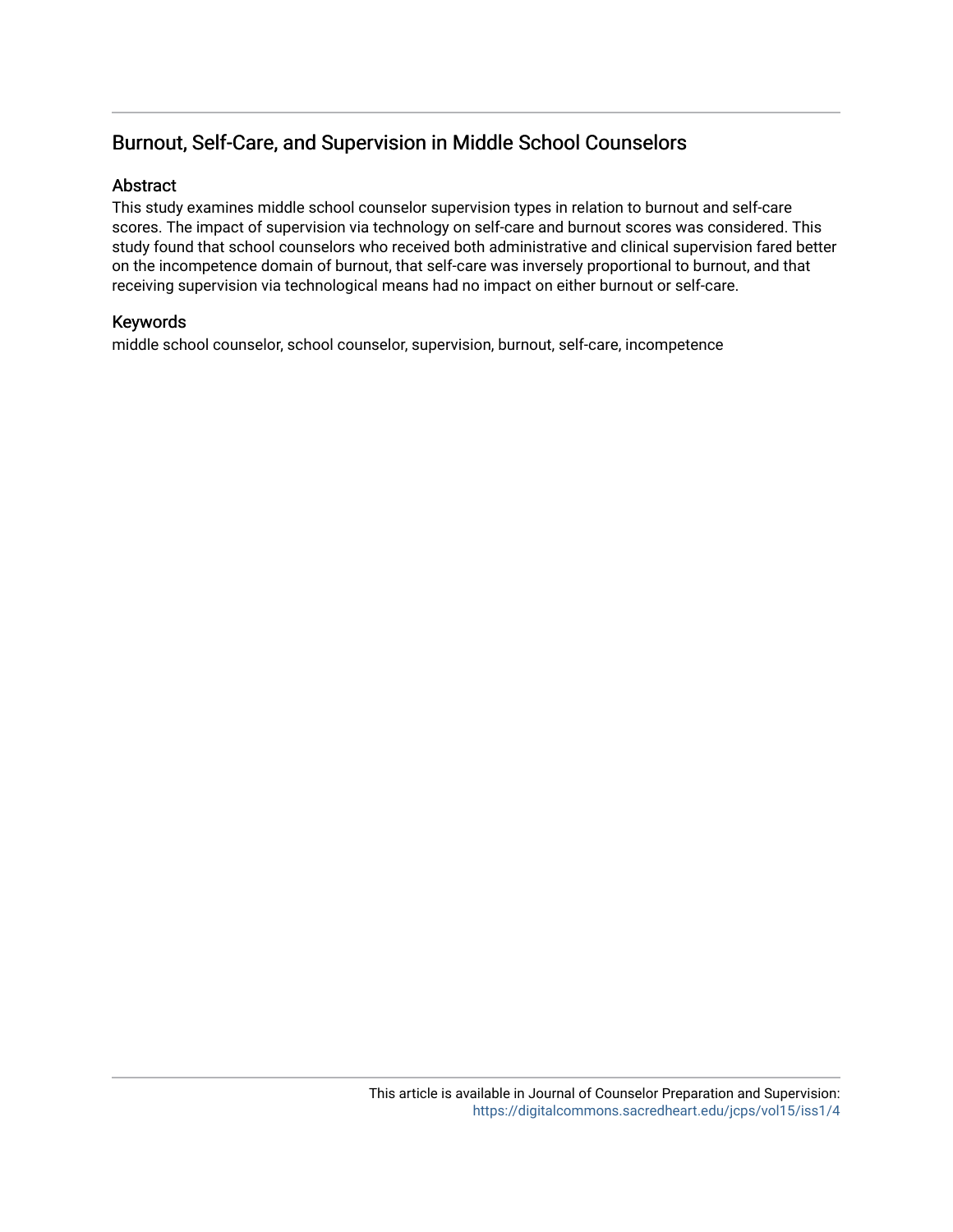In addition to the stressors shared by all school counselors, middle school counselors (MSC) experience stressors unique to their positions in middle school settings. Middle school students are undergoing a myriad of significant changes in their physiology, psychology, and social relationships (Natsuaki, et al, 2009; Tolen & Larsen, 2014). In addition to student developmental stressors, middle schools are also places where there may be staff issues, such as feelings of dissatisfaction and turnover (Berry et al., 2008; Marinell & Coca, 2013). MSC, therefore, are faced with a uniquely stressful environment in which to work. When a school counselor experiences stressors for a prolonged time, they are at risk of experiencing symptoms of burnout. Burnout is a syndrome that ultimately affects both the person of the school counselor and their ability to satisfactorily serve their students (Mullen & Gutierrez, 2016; Salvagioni et al., 2017). Supervision and self-care may be effective tools to combat burnout and to protect the ability of school counselors to serve their students (Bardhoshi et al., 2014; Moyer, 2011; Kim & Lambie, 2018).

## **Supervision**

Clinical supervision is both a mentoring and an evaluative relationship, wherein counselors experience a safe place to explore issues of concern. Clinical supervision is both an ethical and educational mandate for all school counselors. The American School Counseling Association (ASCA; 2012) and the American Counseling Association (ACA; 2014) instruct counselors to seek supervision whenever there is a question of practice or competence; similarly, the Counseling for Accreditation and Related Programs (CACREP; 2016) expects counseling students to complete supervision during their practicum and internship experiences. Historically, however, school counselors have not been afforded clinical supervision, but instead have been supervised and evaluated by administration (Gysbers & Henderson, 2001). This practice, termed administrative supervision, differs from clinical supervision in that the school counselor is supervised by a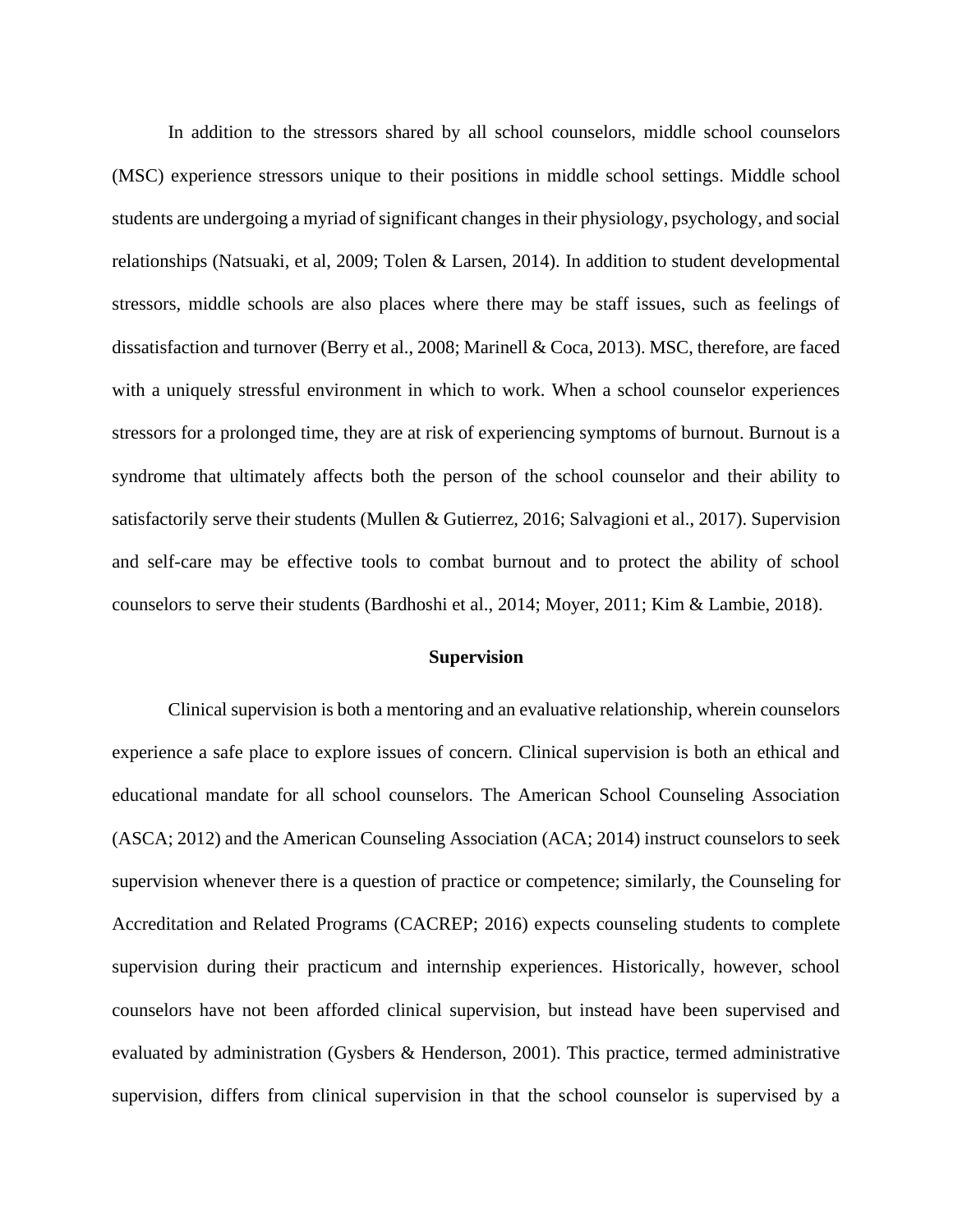building administrator, who most likely does not have training in clinical supervision and focuses on the school's policies and procedures (Perera-Diltz & Mason, 2012).

Clinical supervision is one of the most frequently recommended interventions to both prevent and alleviate the experiences of burnout, perhaps due to the ethical reminder to engage in and model self-care (Barnett & Molzon, 2014; Thompson et al., 2011). In a qualitative study of counselors-in-training, Thompson et al. (2011) found that self-care discussions were appreciated and common within the context of supervision. Lambie (2007) found that there was a significant relationship between the levels of burnout and the amount of social support that school counselors receive at work. Supervision can help create this support and decrease perceptions of stress among school counselors (Kovač et al., 2017; Lambie, 2007). For example, school counselors who focus on the emotional consequences of work-related problems have a higher incidence of burnout and would benefit from supervision surrounding their acquisition and use of coping skills (Wilkerson & Bellini, 2006). Having supervision when faced with a complex ethical decision can be essential in helping the school counselor find an appropriate solution (Springer, 2016).

## **Barriers to Supervision**

Many school counselors find themselves unable to partake in clinical supervision. This can be due to a lack of time, both to travel to supervision and to engage in supervision (Page et al., 2001; Walker, 2015). The paucity of available supervisors can also be a factor in obtaining supervision (Herlihy et al., 2002). Geography can be a reason why school counselors may not engage in supervision; rural school counselors are often unable to partake in clinical supervision due to geographic isolation (Wilson et al., 2015). Rural counselors may have few colleagues in their physical location to rely on for support or consultation (Oser et al., 2013).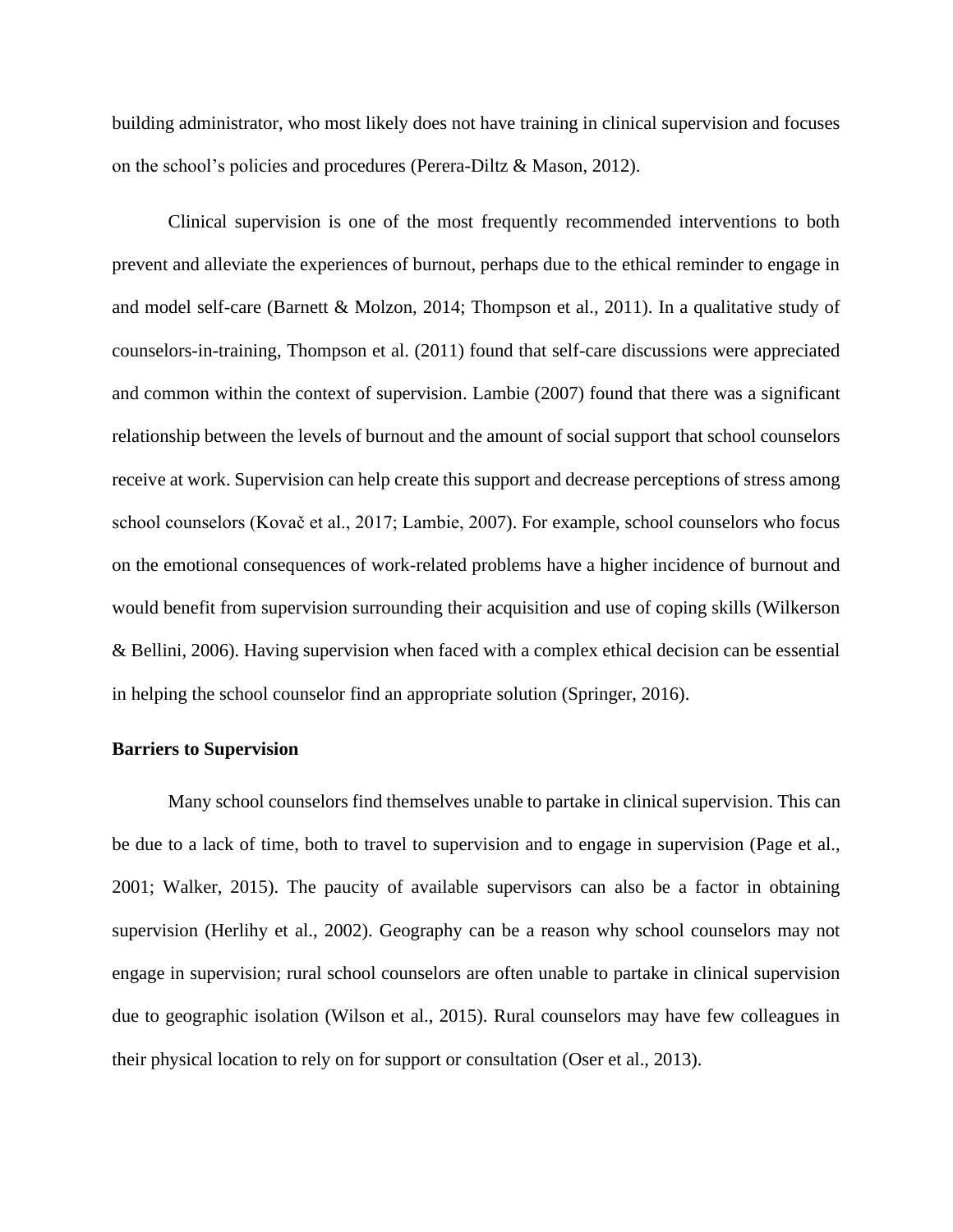The use of technology may be an effective and cost-efficient means to remove some of the barriers to obtaining clinical supervision (Twist et al., 2016; Wilson, 2015). The commute to supervision is removed when technology is used in supervision, and supervision is available in emergency situations even if the participants are at different sites (Twist et al.,2016). In addition, a population of supervisors becomes more available to school counselors in rural areas when utilizing technology to obtain supervision (Wilson, 2015). The COVID-19 pandemic introduced multiple opportunities to harness the power of technology in the areas of health and education, including the use of supervision (Rowen et al., 2021; Tarlow et al., 2020). It should be noted that both supervisees and supervisors found technologically mediated supervision to be helpful and comfortable even in pre-pandemic times (Twist et al., 2016).

#### **Burnout**

Burnout is a reaction to perceived stressors that are associated with a given status, occupation, or role (Lee et al., 2010). Burnout is a cluster of symptoms that can affect both the mental and physical health of the person experiencing burnout (Brand et al., 2010; Salvagioni et al., 2017; Toppinen-Tanner et al., 2009). These symptoms can include physical symptoms (ie., exhaustion, coronary heart disease, musculoskeletal pain, headaches, gastrointestinal problems) 2017). The actual functioning of the brain, as detected by EEGs, is impacted by burnout (Golonka et al., and psychological symptoms (i.e., insomnia, depression (Kaeding et al., 2017; Salvagioni et al., 2019). The experience of burnout can also have a detrimental impact on job performance, causing increased feelings of dissatisfaction, increased absenteeism, and presenteeism (or the practice of being physically present, yet unwell, and performing poorly) (Dewa et al., 2014; Oser et al., 2013; Salvagioni et al, 2017).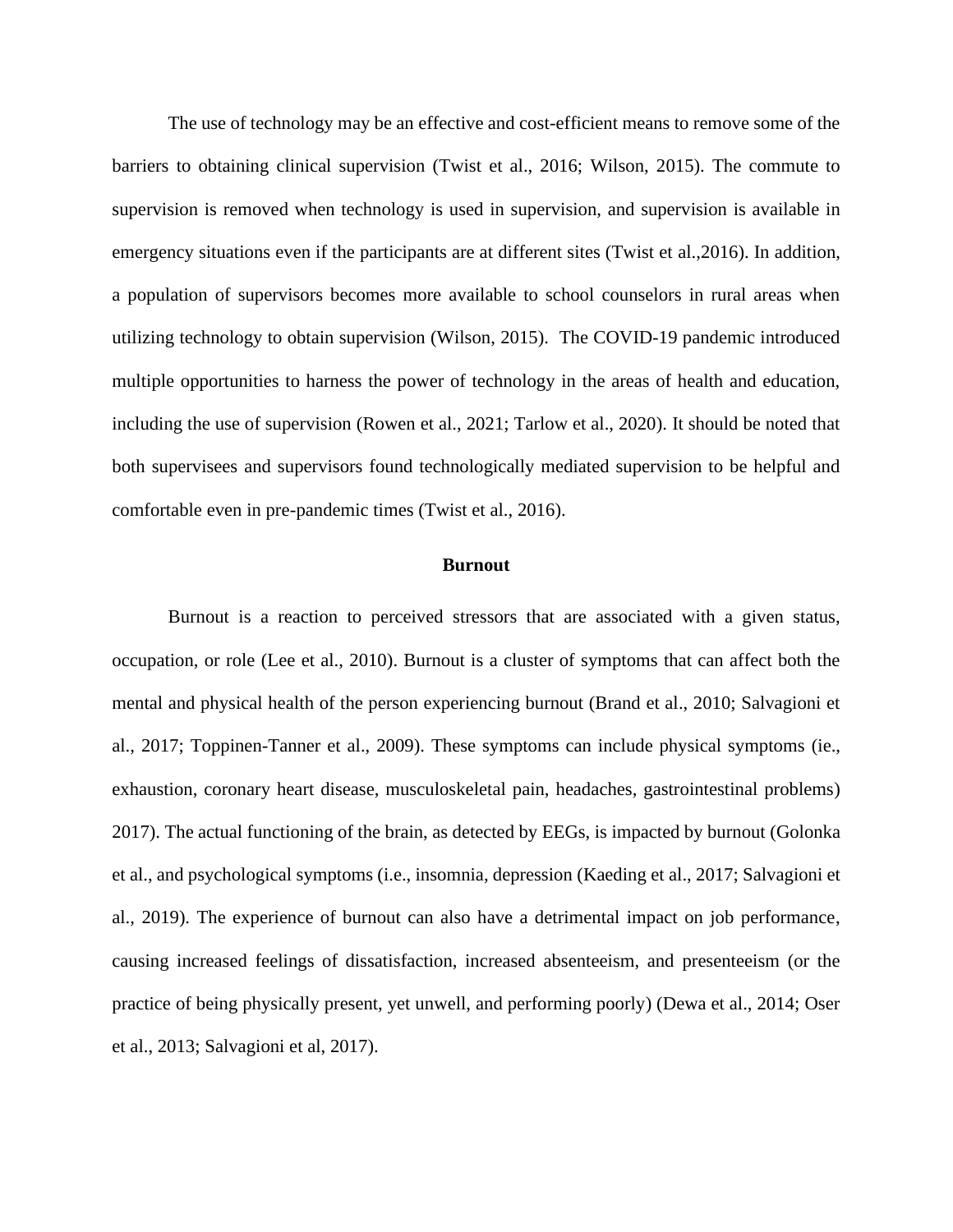Burnout can be conceptualized as a syndrome occurring across a spectrum, beginning with emotional exhaustion, then depersonalization, and then a loss of feelings of personal accomplishment (Maslach & Jackson, 1981). As people experience stressors, they may experience emotional exhaustion and feel that they have no more to give, that their inner reserves have been used up (Maslach, 1986). Because of this, counselors who are emotionally exhausted may begin to withdraw from their clients (Lee et al., 2011; Maslach & Leiter, 2008). This emotional exhaustion then leads to depersonalization (Travis et al., 2016). At this point, the counselor views their clients/student in a less individualistic light and begins to use cognitive distancing to detach from their caseload, which may lead to the counselor no longer trying as hard to help their clients (Maslach & Leiter, 2017). Emotional exhaustion combined with depersonalization can then lead to the third facet of burnout as explained by Maslach & Jackson (1981): feelings of reduced personal accomplishment. These feelings of reduced personal accomplishment may appear at any time during the experience of burnout. It is at this point that the counselor begins to be less productive, lacks motivation, and is unable to cope with many job stressors (Maslach, 2017). A counselor who is experiencing reduced personal accomplishment no longer sees themselves as an effective counselor (Maslach & Leiter, 2017).

### **Causes of Burnout for School Counselors**

Stress is the primary cause of burnout, most especially prolonged stressors (Demerouti et al., 2001). Large caseloads are a significant stressor for many school counselors (Bardhoshi et al., 2014). Although ASCA recommends a school counselor/student ratio of 1:250 or less, the national average is one school counselor per 482 students (Bray, 2017). In addition to large caseloads, many school counselors across grade levels also support a significant number of students with high needs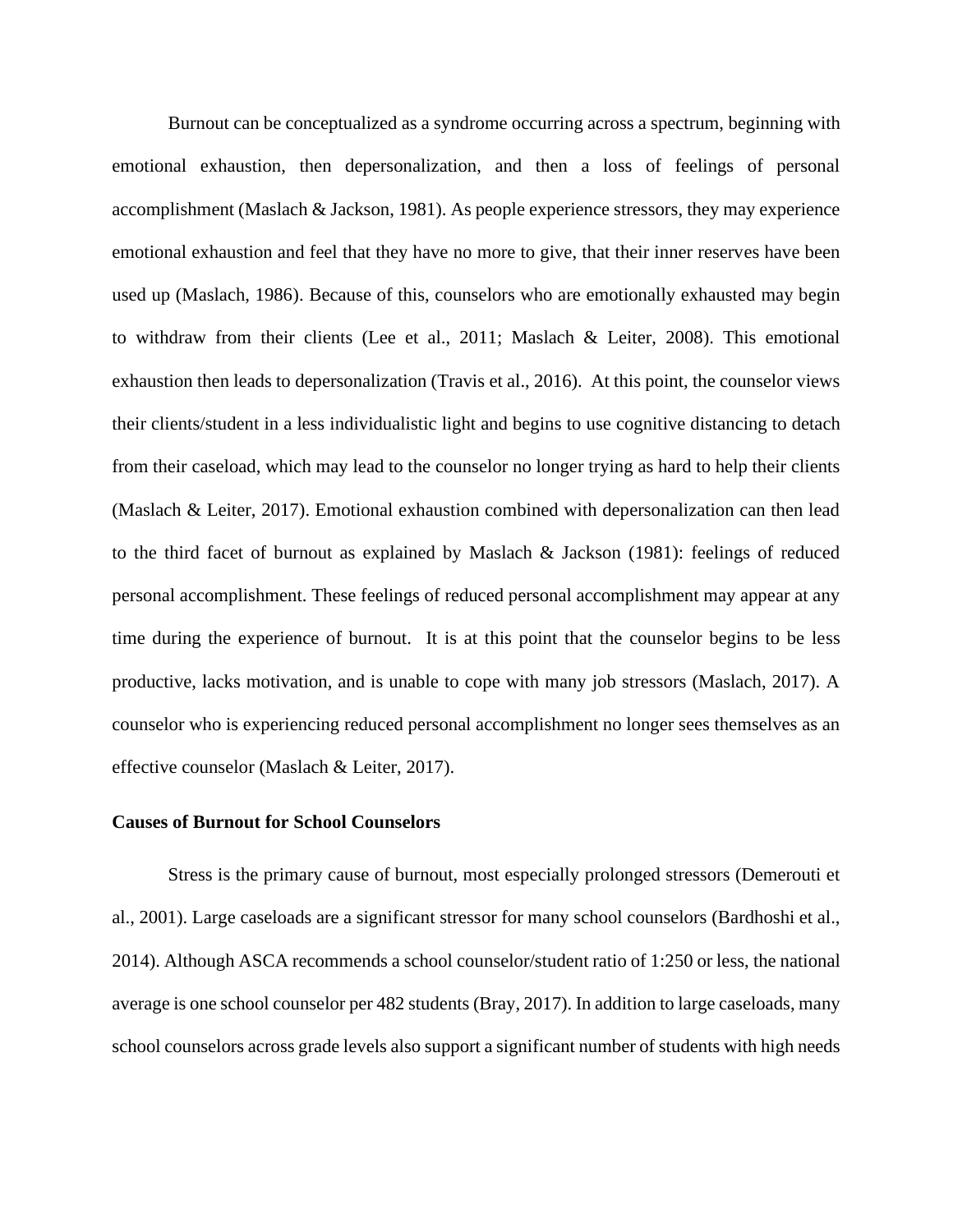such as learning and physical disabilities, students with poor attendance, and students performing below grade level (Gündüz, 2012; McCarthy et al., 2010).

Duties are also a common source of stress for many school counselors. Kolodinsky et al., (2009) reported that duties unrelated to counseling might be overwhelming and frustrating for school counselors. The presence of clerical duties correlates with exhaustion and a decline in the personal life of a school counselor (Bardhoshi et al., 2014). In Benigno's (2017) study of elementary and MSC, 90% of school counselors identified that they were responsible for duties that fall outside the scope of the school counselor's role, and that these duties caused them significant frustration. This may be due, in part, to only 30% of all principals having exposure to the ASCA National Model outlining duties appropriate for a school counselor (Leuwerke et al., 2009).

In addition to these stressors, MSC may experience stressors specific to the nature and developmental stages of the students whom they serve (Akos, 2005). Middle school students are in a time of great flux, experiencing significant changes in their physiology, psychology, and social networks such as puberty, the development of a discrete identity, and increasing movement towards independence (Akos, 2005; Olofson & Knight, 2018). Feelings of social responsibility are on a decline, signified by lower levels of pro-social judgments and feelings of responsibility to the collective (Wray-Lake et al., 2016). Depression begins to peak during the middle school years (Natsuaki et al., 2009), while engagement in school, including perceptions of academic ability and grades, begins to decline (McGill et al., 2012).

Perhaps due to this social, physical, and psychological upheaval, MSC are most likely to be accessed by students to deal with non-academic counseling needs, such as family issues or mental health concerns (Jackson et al., 2014). MSC focus on relational and social/emotional issues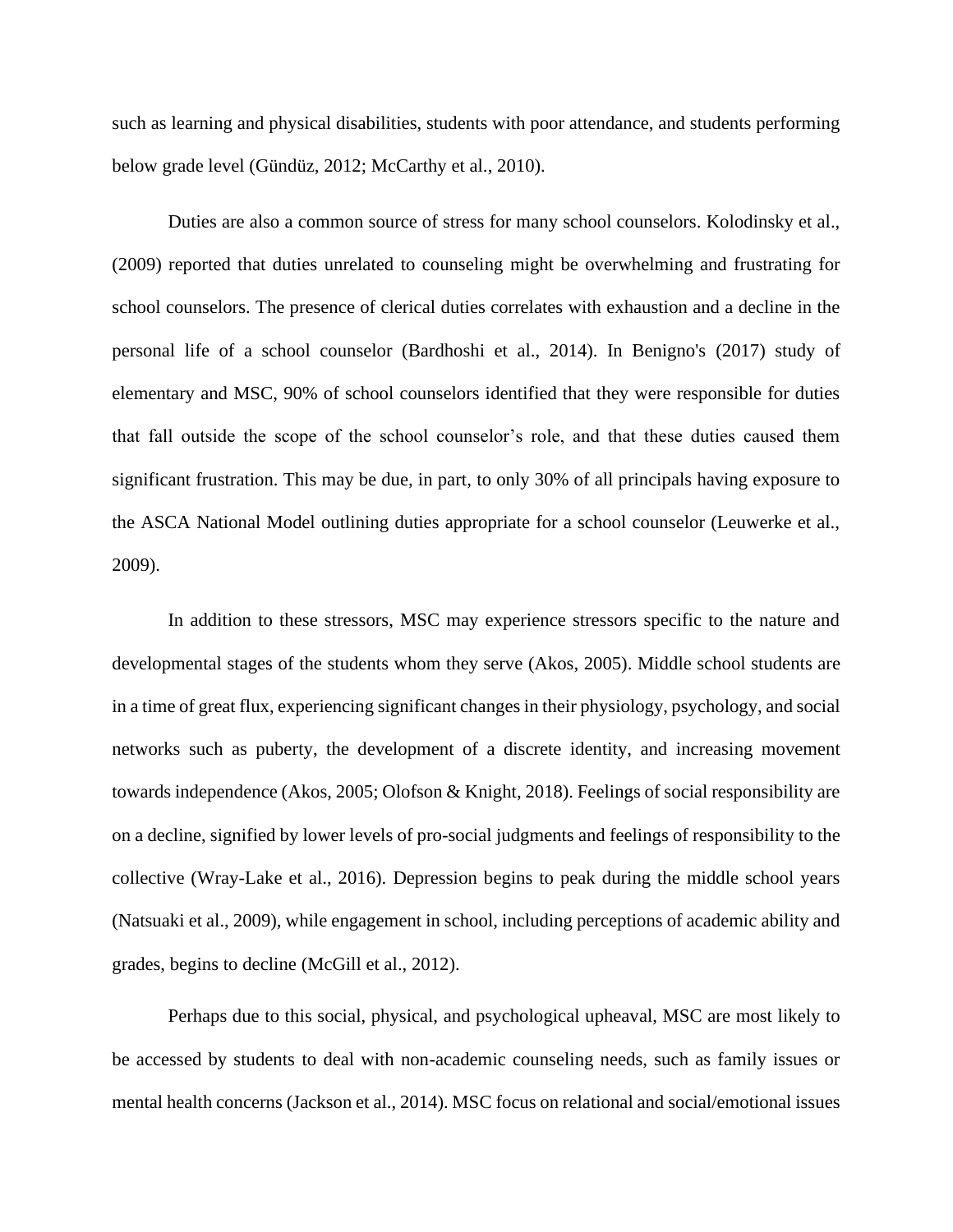more than counselors in either elementary or high schools (Auger et al., 2018; Hardesty & Dillard, 1994). This corresponds with the perceptions of middle school administrators, who perceive that the most important tasks of MSC are crisis, individual, and small group counseling (Zalaquett  $\&$ Chatters, 2012).

# **Burnout in School Counselors**

As these stressors, including high caseloads, students with significant needs, lack of control over their duties, and role confusion, begin to accumulate over time, MSC may begin experiencing symptoms of burnout. As discussed previously, the first stage of burnout is emotional exhaustion, and school counselors demonstrate higher levels of emotional exhaustion than counselors from a variety of backgrounds (Gnilka et al., 2015), with approximately 40% of school counselors experiencing significant levels of emotional exhaustion (Wilkerson & Bellini, 2006).

School counselors, however, are less likely to succumb to depersonalization, the second stage of burnout, consistently viewing their students with positive regard and empathy despite their personal feelings of burnout (Gnilka et al., 2015; Mullen & Gutierrez, 2016). However, it is at this point that absenteeism may begin to be problematic, and some consider leaving the profession (Maslach & Leiter, 2017; Travis et al., 2016). Wilkerson (2009) found that the longer a school counselor was employed, the more likely they were to exhibit emotional exhaustion and depersonalization.

The third stage of burnout is conceptualized as a loss of feelings of personal accomplishment (Maslach, 1986). School counselors with higher levels of ego maturity are less likely to experience this feeling of loss of personal accomplishment (Lambie, 2007), as are school counselors with higher levels of self-esteem (Butler & Constantine, 2005). Once a counselor has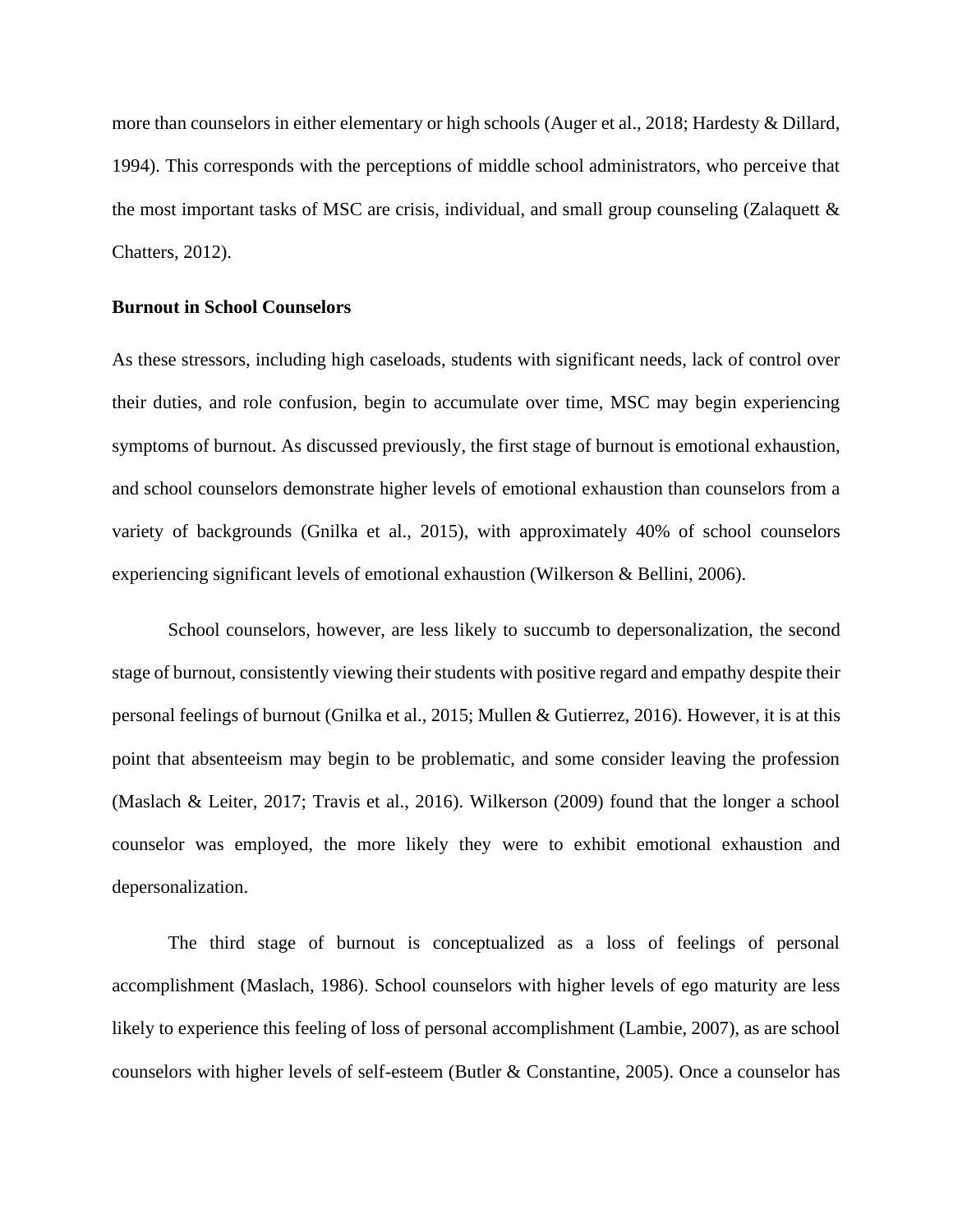begun to experience any of the stages of burnout, there are ramifications in both job performance and the health of the school counselor. There is a significant loss in productivity when counselors experience burnout (Baldwin-White, 2016; Maslach, 2001). When this is a school counselor, this translates into a lessening of time spent engaging in direct services with their students (Mullen & Gutierrez, 2016).

## **Preventing Burnout**

Burnout may be a disorder that is more easily prevented than cured, as a meta-analysis of 27 studies showed that the effect size of interventions addressing work stressors was significantly larger than the effect size of interventions addressing instances of burnout (Dreison et al., 2018). Interventions to prevent burnout are in two categories: person-specific self-care interventions and organization-specific self-care interventions. While both are important in preventing burnout, it is more effective when self-care focuses on both the person and the organization (Awa et al., 2010).

# *Person Specific Self-Care*

Person-specific self-care interventions are interventions that focus on the person of the counselor (Awa et al., 2010). A spectrum of physical activity can be useful in lessening experiences of burnout (Dreyer et al., 2012; Harkess et al., 2017). Not limited to physical interventions, other person-specific self-care interventions that have been beneficial in lessening burnout include counseling, mindfulness, relaxation, learning coping skills, and accessing social support (Bem-Zur & Michael, 2007; Chen et al., 2017; Christopher & Maris, 2010; Sundquist, 2018; Wilski et al., 2015). Another important person-specific intervention not mentioned above is establishing a healthy work-life balance, wherein the counselor feels that they have dedicated ample time to each and is not neglecting one in favor of the other (Dorociak, Rupert, & Zahniser, 2017).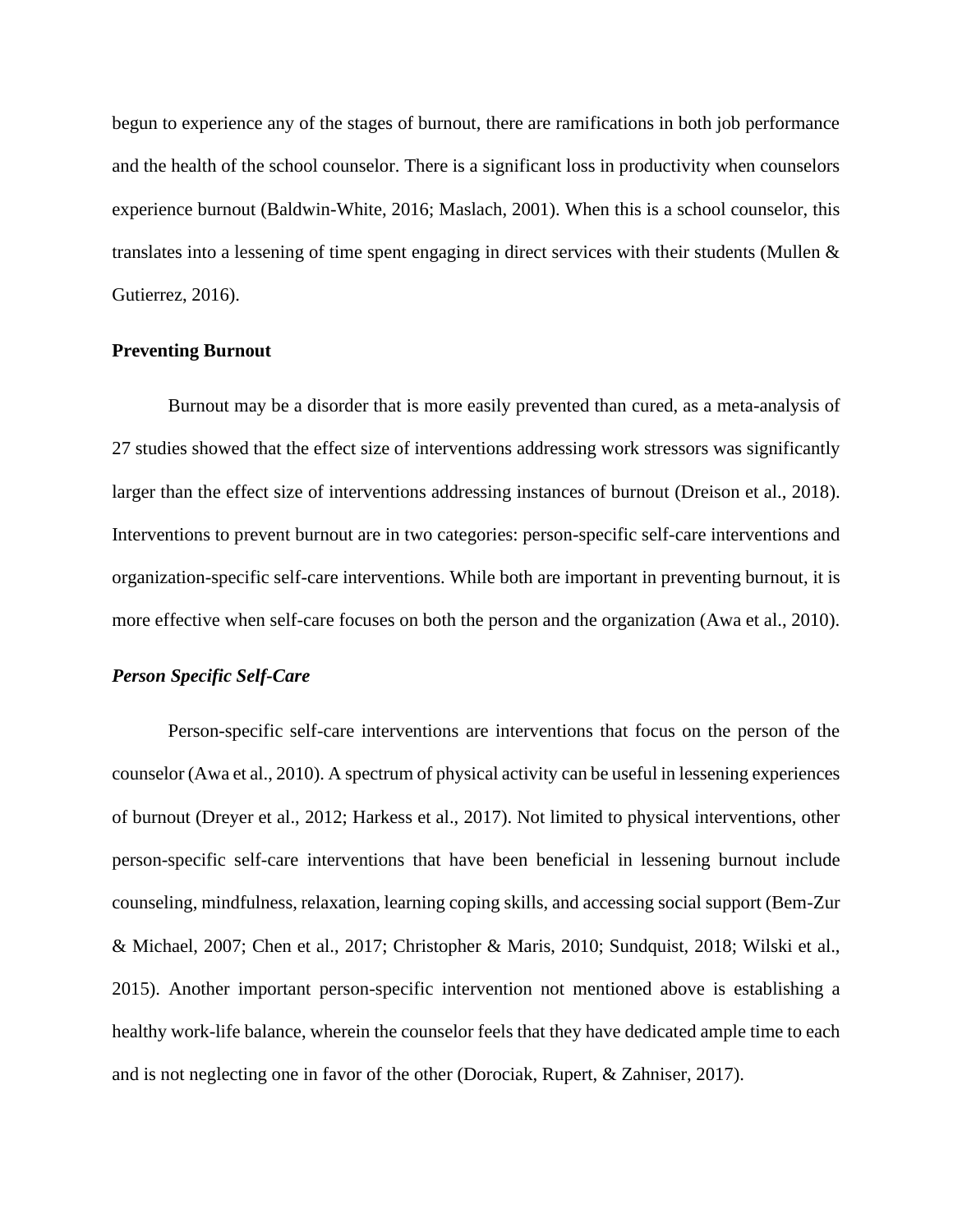## *Organization Specific Self-Care*

Organization-specific self-care measures include interventions aimed at helping the person and the workplace achieve a better fit. The Areas of Work-Life model (Maslach, 2017) suggests that to avoid burnout there must be a fit between the person and the workplace in these key areas: workload, control, recognition, community, fairness, and meaningful work that aligns to values (Maslach, 2017). Interventions that address this fit, such as reducing the number of hours worked, can be beneficial to the counselor (Lim et al., 2010). For school counselors, this can be translated into carving out moments of peace into the workday, perhaps by closing their office door for a quick respite (Holman & Grubbs, 2018). School counselors can also advocate for lower caseloads and duties that are meaningful and aligned with the expected duties of a school counselor (Bardhoshi et al., 2014; Holman & Grubbs, 2018; Moyer, 2011).

Another organization-specific self-care intervention entails creating connections with others in the workplace, which can help stave off symptoms of burnout (Fischer et al., 2013; Henry, 2014). School counselors have expressed a need for connection with others, as well as recognition of their work (Holman & Grubbs, 2018). When school counselors are bereft of social support in their schools they may experience more symptoms of burnout (Gündüz, 2012). School counselors may also benefit from the connection of clinical supervision (Mullen et al., 2017), another organization-specific self-care intervention that school counselors can engage in that may help reduce symptoms of burnout (Kovač et al., 2016).

#### **Purpose of the Study**

Burnout is a harmful thing, both for the MSC themselves and for the students that they serve (Mullen & Gutierrez, 2016; Salvagioni et al., 2017; Toppinen-Tanner et al., 2009). Therefore it is exigent that we examine and develop ways to prevent the symptoms of burnout from impacting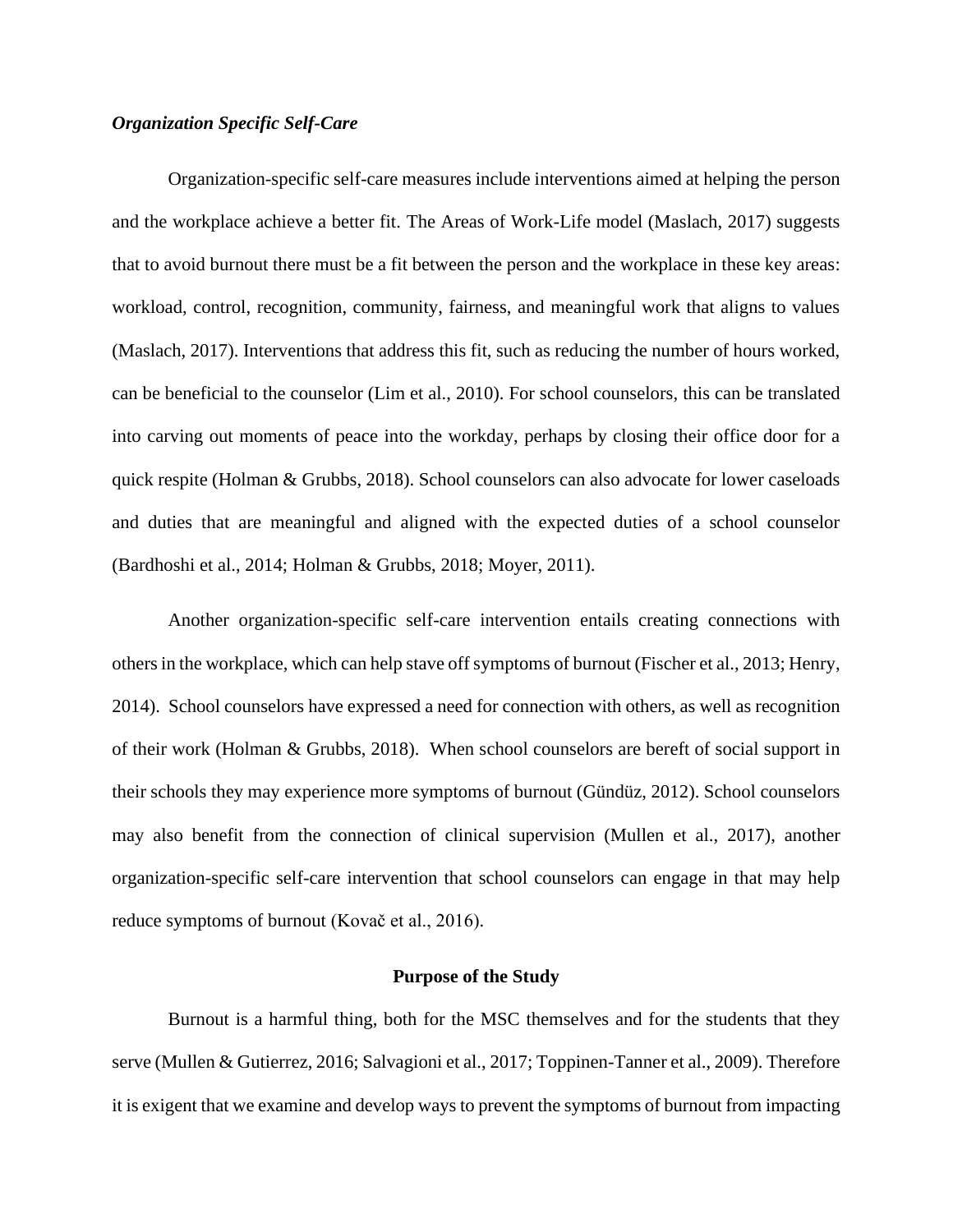the professional lives of MSC. Clinical supervision and self-care are two effective, well-studied methods of preventing and alleviating school counselor burnout (Bardhoshi et al., 2014; Collins, 2014; Duncan et al., 2014; Kovač et al., 2017; Mullen et al., 2017; Nayoung & Lambie, 2018). However, there has been a dearth of studies that examine the particular burnout experiences of MSC, their level of engagement with supervision, and their use of self-care.

Thus, this study is asking the following questions: (1) Does the use of self-care impact the burnout scores of MSC?; (2) Does the type of supervision impact the burnout scores of MSC?; and (3) Does the type of supervision impact the self-care scores of MSC?

### **Method**

## **Participants**

Research was designed to adhere to the ethical standards of the *Code of Ethics* (ACA, 2014) and an IRB exemption was granted by the researcher's university. Next, school counselors were selected by convenience sampling. A request for participation was posted into several social media groups dedicated to MSC. The Dillman Tailored Design Method, which seeks to make the survey more approachable and relevant (Dillman, 2000), was utilized to increase participation. Originally, 239 individuals responded to the survey; however 32 respondents indicated that they were not certified or licensed as MSC and thus were excluded. A further 25 respondents did not complete the survey in its entirety, and their answers were excluded as well. The final sample size of this survey was 182. The true response rate cannot be calculated due to the method of distributing this survey.

Of those respondents whose answers were included,  $97.3\%$  (n=177) identified their gender as female, 79.2% (n=144) were between 25 and 49 years of age, and 79.1% (n=144) identified their race as White, 8.2% (n=15) as Black or African American, 7.7% (n=14) as Hispanic/Latinx,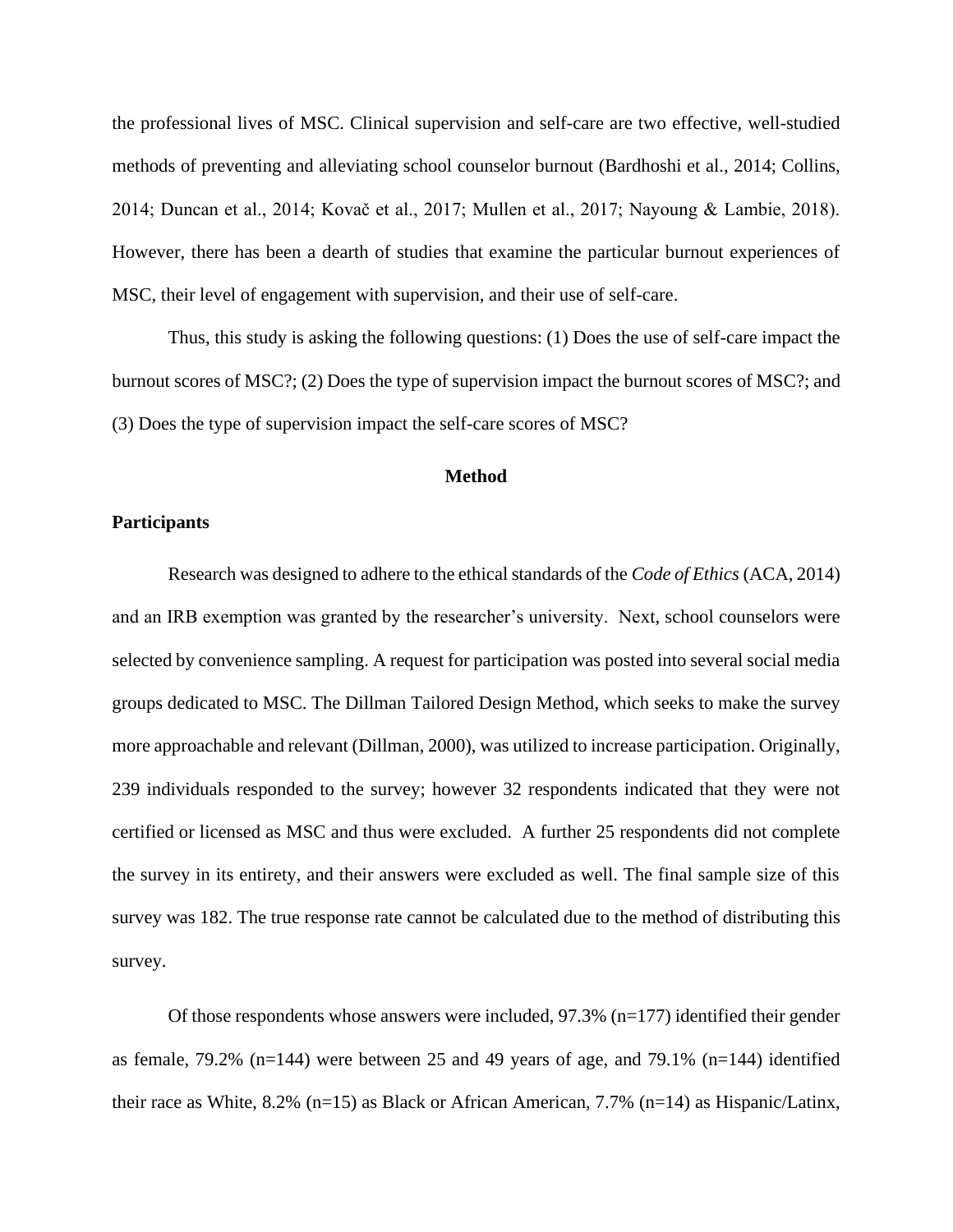3.8% (n=7) as Biracial/Multiracial, 0.5% (n=1) as Pacific Islander and 0.5% (n=1) as Asian. A majority of the respondents (88.5%, n=182) had completed their Master's degree,  $7.1\%$  (n=13) attaining the Education Specialist degree,  $3.8\%$  (n=7) holding a Doctorate, and 0.5% (n=1) holding a Bachelor's degree. ASCA membership was prevalent with 72.5% (n=132) indicating membership.

# **Procedures**

In July 2019, the authors used their social media accounts (Facebook, Linked-In, ASCA Scene, etc.) to invite MSC to participate in the study. Participants were provided a link to a Google form directly in the social media request. After providing informed consent, they were asked to complete a short demographic survey, indicate the type(s) of supervision they received, and then were asked to complete the Counselor Burnout Inventory (CBI; Lee et al., 2007) and the Self-Care Assessment Worksheet (SCAW; Saakvitne & Pearlman, 1996). Each section consisted of closeended questions and utilized multiple choice or Likert scales.

#### **Instruments**

# **Demographic Questionnaire**

The demographic questionnaire asked participants to identify their age range, gender, race, the highest level of education completed, ASCA membership, years employed as a school counselor, and licensure/certification status as a school counselor. Participants were asked to select what type of supervision they received and were provided with the following options and definitions. As many school counselors in previous studies had indicated receiving multiple types of supervision, MSC completing this survey could select more than one (Moyer, 2011; Perera-Diltz & Mason, 2012). Definitions were compiled from available definitions of supervision, which were then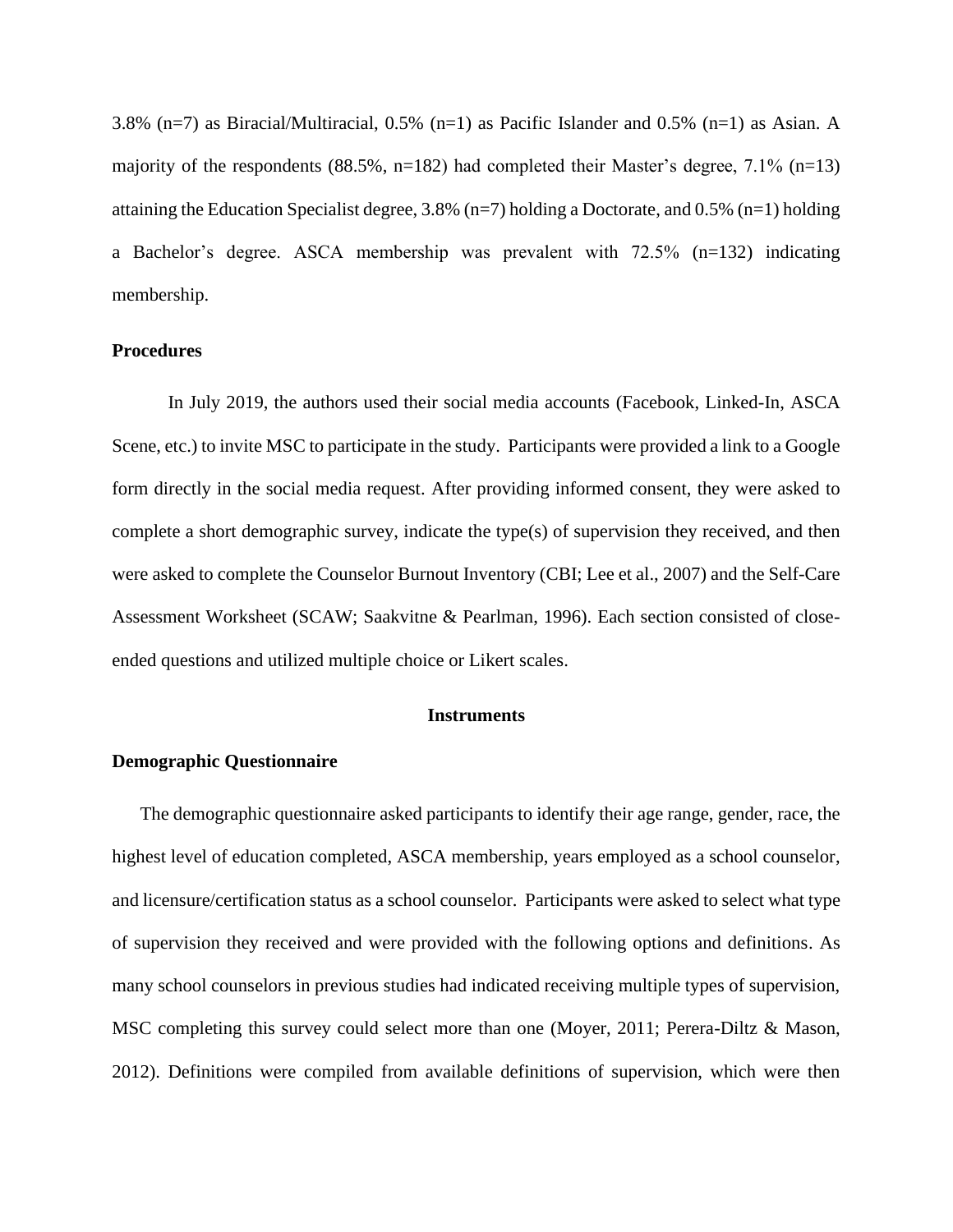condensed for ease of understanding (Bernard & Goodyear, 2014; Moyer, 2011; Roberts & Borders, 1994).

- Clinical Supervision Supervision provided by an experienced counselor to a less experienced counselor, covering things such as techniques, theories, ethics, and professional identity. A clinical supervisor may have training in supervision.
- Administrative Supervision provided by a school administrator who may or may not have any mental health background. Usually focuses on tasks and duties to be completed, relationships within the school.
- Both Clinical and Administrative
- None.

Participants were then asked to indicate if they utilized any form of technology to receive supervision. Examples provided were Zoom, Facetime, Skype, video calls, Google hangouts, or other similar technology, phone calls, emails, or texts.

## **Counselor Burnout Inventory**

The Counselor Burnout Inventory (CBI; Lee et al., 2007) has been found as appropriate for use with various populations, including school counselors (Carrola et al., 2012a; Gnilka et al., 2015; Lee et al., 2011; Lee et al., 2010; Shin et al., 2013). The CBI is a 20-question measure that asks participants to indicate their selections using a 5-point Likert scale (*1 = never true, 2 = rarely true,*  $3 =$  *sometimes true,*  $4 =$  *often true,*  $5 =$  *always true*).

Questions on the CBI (Lee et al., 2007) focus on five dimensions designed to evaluate counselor burnout: (a) Exhaustion, (b) Incompetence, (c) Negative Work Environment, (d) Devaluing Clients, and (e) Deterioration in Personal Life. Different from person-centered scales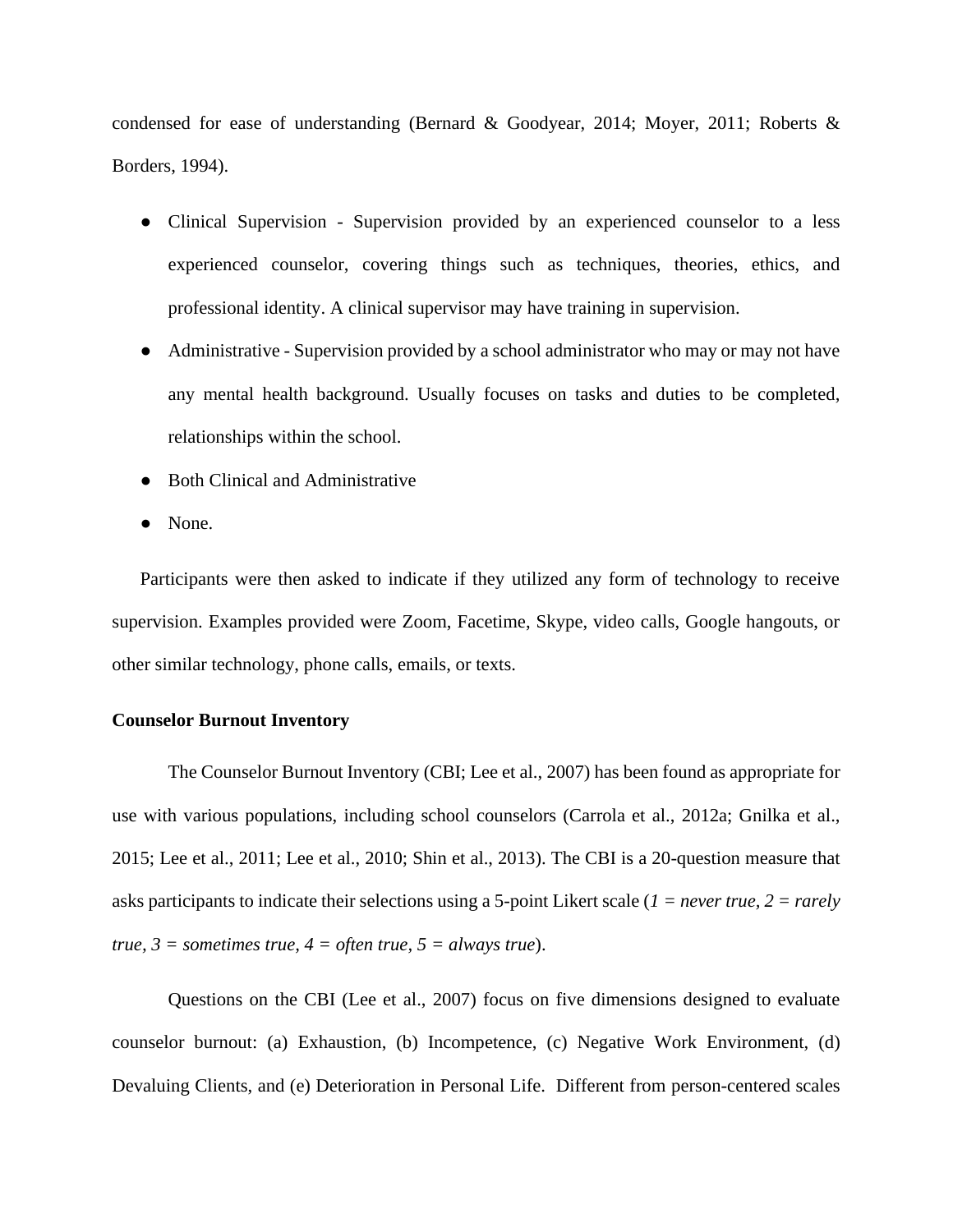such as the Maslach Burnout Inventory (Maslach & Jackson, 1981), the CBI also focuses on the organizational aspects of counseling. Gnilka et al., (2015) related that this is the most appropriate scale to utilize with school counselors, as, in addition to working with students and parents, school counselors also work within school environments, which may bring discrete stressors unique to these places of employment.

The Exhaustion dimension of the CBI focuses on the emotional and physical feelings of exhaustion that can occur. The Incompetence dimension focuses on feelings of competence as a counselor. The dimension Negative Work Environment assesses the participant's feelings about their work environment. The Devaluating Clients dimension focuses on the respondent's feelings toward their clients. Finally, the Deterioration in Personal Life dimension reflects the respondent's feelings about the quality of their personal life.

Each dimension of the CBI is represented by four items, each with a possible 1-5 point score. Thus, each dimension could have a score of between 4 and 20, with total CBI scores ranging from 20 to 100. Higher scores indicate a higher presence of the measured variable Scoring is determined by utilizing the mean of the category.

The concurrent validity of the CBI has been established when correlated with other burnout measurement instruments (Lee et al., 2007). Construct validity has also been established (Puig et al., 2014). The CBI has also been found valid across cultures (Carrola et al., 2012a; Shin et al., 2013; Yagi et al., 2011). Internal consistency reliability has been established across cultures as well (Carrola et al., 2012b; Yagi et al., 2011). Internal consistency coefficients range from 0.73 to 0.85, and test-retest reliability coefficients vary from 0.72 to 0.85 (Puig et al., 2014).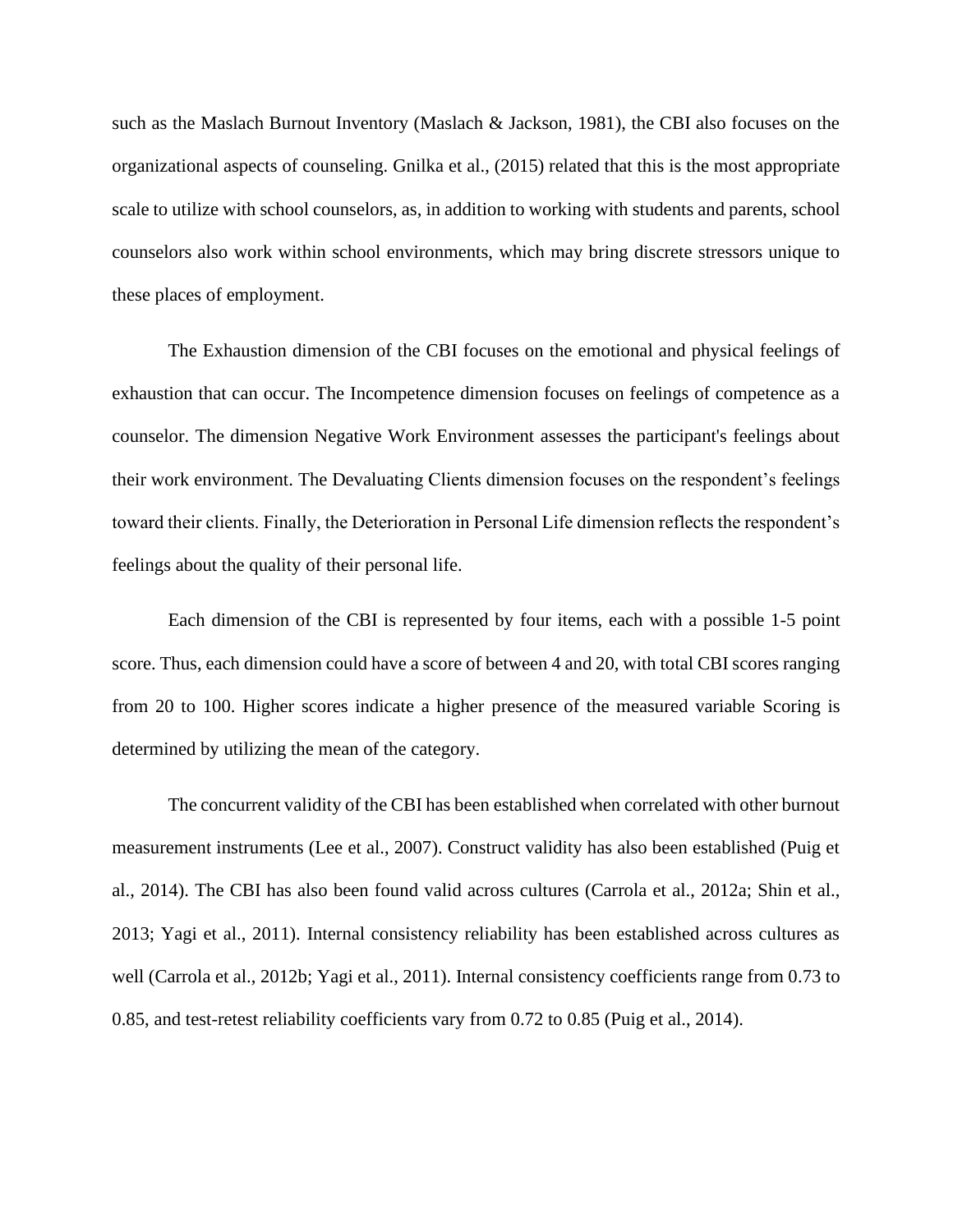## **Self-Care Assessment Worksheet**

The Self-Care Assessment Worksheet (SCAW) is a self-report measure created by Saakvitne and Pearlman (1996) to help individuals assess their current level of utilization of selfcare. This 66-item measure assesses the use of self-care according to a 5-point Likert scale ranging from 1 (*it never occurred to me*) to 5 (*frequently*). The SCAW is assessed as a raw score, with the higher scores indicating more use of self-care and the lower scores indicating less use of self-care.

The SCAW was utilized to get a clear view of the use of different self-care strategies, as research supports that self-care across domains is most likely to be effective (Dorociak, Rupert, Bryant, et al., 2017; Godfrey et al., 2011). There are six main dimensions assessed by the SCAW: Physical, Psychological, Emotional, Spiritual, Workplace, and Balance (Saakvitne & Pearlman, 1996). The Physical dimension encompasses exercise and nutrition self-care. The psychological domain is indicative of activities that reflect mental well-being. The Emotional domain addresses being expressive and connecting with others. The Workplace domain describes activities that help one be more satisfied with their work environment. The Spiritual dimension assesses activities that allow for a connection to personal belief systems. Finally, the dimension of Balance assesses stability within work and personal lives.

## **Results**

### **Self-Care and Burnout in MSC**

The first research question asked if the use of self-care impacted the burnout scores of MSC. Simple linear regression was used to test if higher levels of self-care among MSC significantly predicted lower levels of burnout. For this regression, the raw score on the burnout scale and the mean score of the entire CBI were utilized. The results of the regression indicated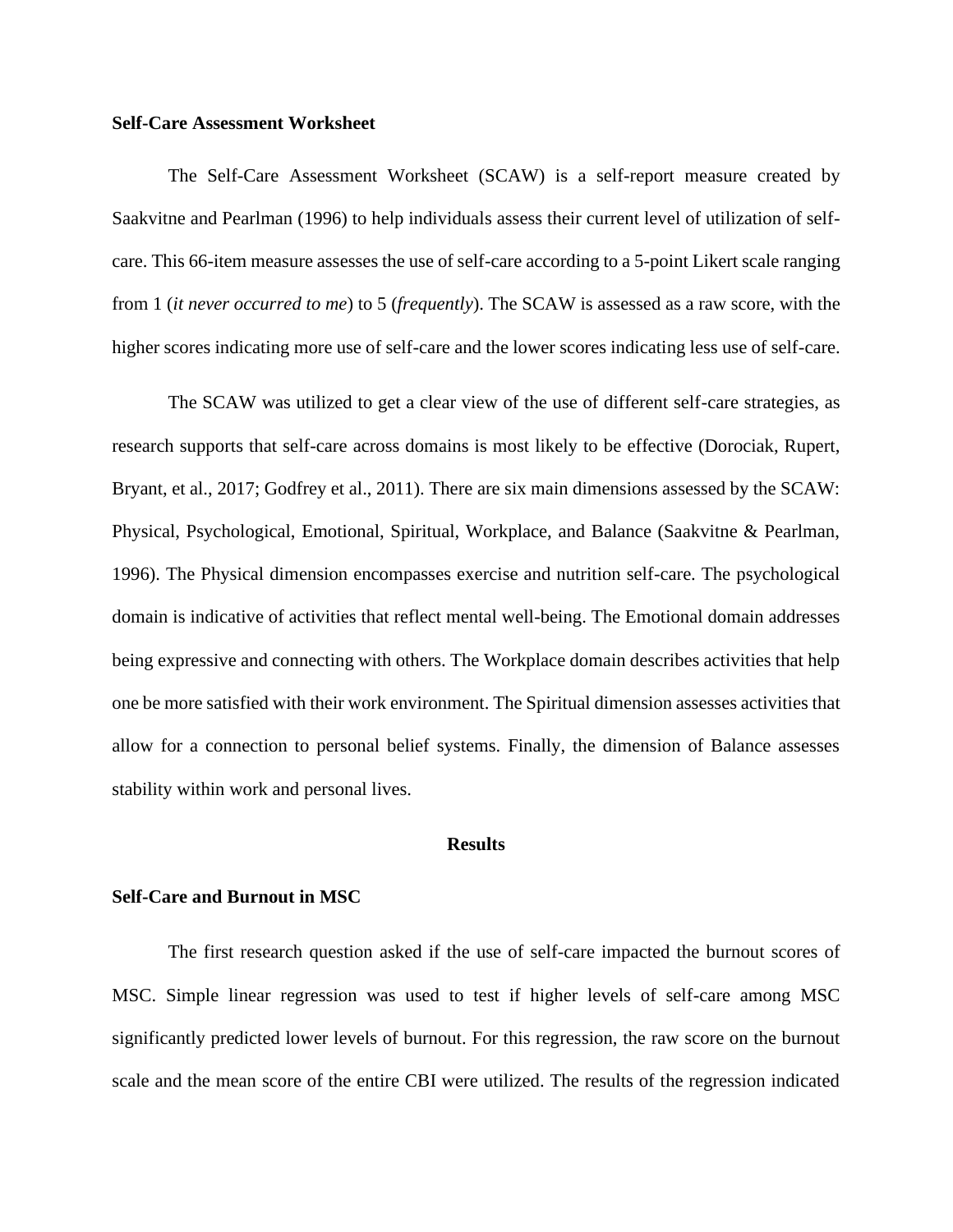that the predictor explained 9.5% of the variance  $(R^2 = 0.095, F(1, 180) = 18.858, p < 0.05)$ . Data revealed that the levels of self-care in MSC significantly negatively predicted levels of burnout *(β*  $= -0.308$ ,  $p < 0.05$ ). Further investigations into each different category of the SCAW revealed that they each, individually, significantly predicted burnout.

Table 1

| Model                               | Unstandardized<br>β | Std. Error | Standardized<br>$\beta$ | $\boldsymbol{t}$ | $\overline{p}$ |
|-------------------------------------|---------------------|------------|-------------------------|------------------|----------------|
| Model 1                             |                     |            |                         |                  |                |
| Constant                            | 59.437              | 3.456      |                         | 17.197           | 0.000          |
| Workplace<br>Self-Care<br>total     | $-0.349$            | 0.086      | $-0.289$                | $-4.045$         | 0.000          |
| Model 2                             |                     |            |                         |                  |                |
| Constant                            | 58.433              | 4.108      |                         | 14.225           | 0.000          |
| Emotional<br>Self-Care<br>total     | $-0.383$            | .122       | $-0.227$                | $-3.131$         | 0.002          |
| Model 3                             |                     |            |                         |                  |                |
| Constant                            | 54.540              | 3.870      |                         | 14.092           | 0.000          |
| Psychological<br>Self-Care<br>total | $-0.252$            | 0.109      | $-0.169$                | $-2.305$         | 0.022          |
| Model 4                             |                     |            |                         |                  |                |
| Constant                            | 64.864              | 3.949      |                         | 16.424           | 0.000          |
| Physical Self-<br>Care total        | $-0.466$            | 0.095      | $-0.344$                | $-4.915$         | 0.000          |
| Model 5                             |                     |            |                         |                  |                |
| Constant                            | 58.213              | 3.841      |                         | 15.156           | 0.000          |
| Spiritual Self-<br>Care total       | $-0.240$            | 0.073      | $-0.239$                | $-3.298$         | 0.001          |

*Coefficients table for self-care categories and burnout*

*Note.* Dependent Variable – Burnout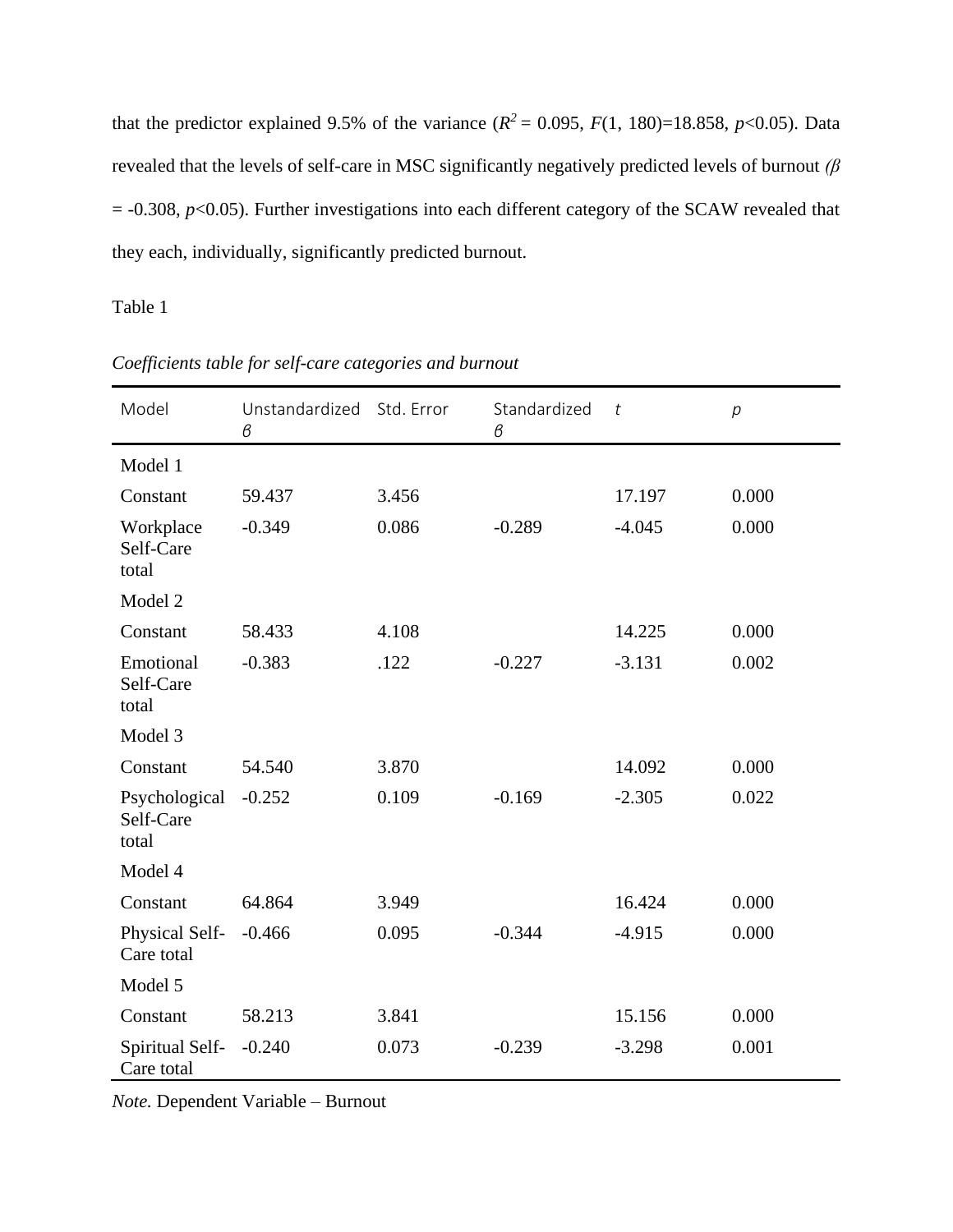#### **Supervision and Burnout in MSC**

The second research question asked if the type of supervision received by MSC impacted their burnout scores. A one-way ANOVA was utilized to test whether there were any statistically significant differences in average burnout across each level of supervision. In this analysis, the main effect of supervision was not statistically significant (*F* (3,178)=1.091, *p*=0.354). The different types of supervision do not appear to account for mean differences in burnout.

When examining the individual domains of burnout (exhaustion, incompetence, negative work environment, devaluing client, and incompetence) to determine if levels of supervision had any impact on the individual domains of burnout as determined by the CBI, a significant relationship exists between levels of supervision and the incompetence domain of burnout. There were no significant relationships between levels of supervision and the exhaustion, negative work environment, devaluing clients, and deterioration in personal life dimensions of burnout. A oneway ANOVA was utilized to test if the level of supervision accounted for changes in the incompetence domain of burnout. In this analysis, the main effect of supervision was statistically significant (*F* (3,178) = 3.887,  $p<0.05$ ). In this study, supervision had an impact on the incompetence domain of burnout as scored by the CBI.

Post hoc comparisons using the Tukey HSD test indicated that the mean score for Administrative supervision ( $M = 9.99$ ,  $SD = 8.88$ ) was significantly different than that of Administrative & Clinical supervision ( $M = 8.06$ ,  $SD = 2.04$ ). However Clinical supervision ( $M =$ 9.42,  $SD = 2.50$ ) and No supervision ( $M=8.65$ ,  $SD = 2.77$ ) did not significantly differ from Administrative and Administrative & Clinical supervision. Thus, it appears that those MSC who have both administrative and clinical supervision fare better in terms of the incompetence domain of burnout than those MSC who receive only administrative supervision.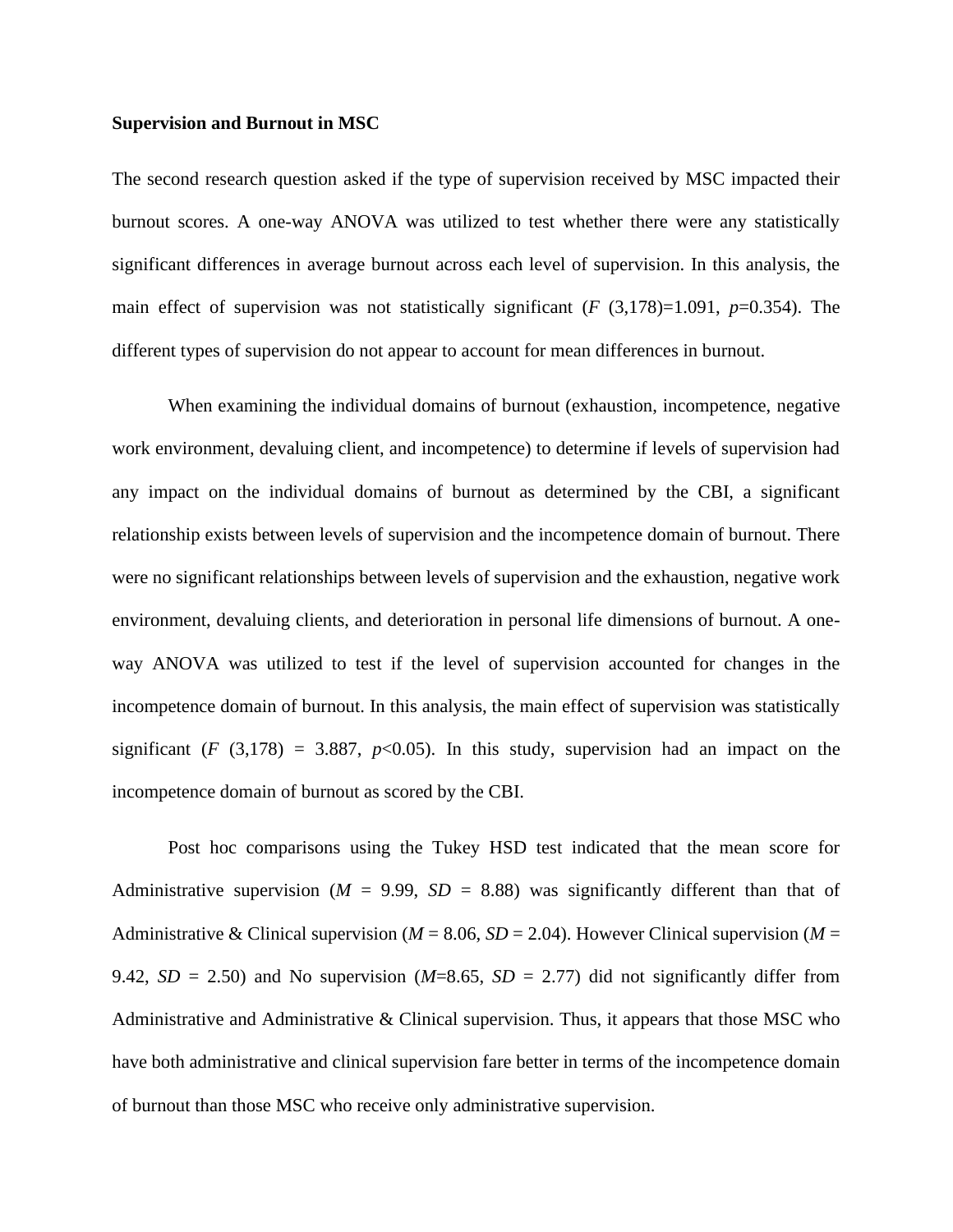## **Supervision and Self-Care**

The third research question inquires as to whether the type of supervision a MSC receives has any impact on their use of self-care, as measured by the SCAW raw score. A one-way ANOVA was utilized to test whether there were any statistically significant differences in average self-care across each level of supervision. In this analysis, the main effect of supervision was not statistically significant ( $F(3,178)=2.239$ ,  $p = #$ ). The levels of supervision do not appear to account for mean differences in self-care.

It should be noted that the Clinical and Clinical & Administrative groups are comparatively quite small ( $n = 19$  and  $n = 17$ , respectively). In an effort to ameliorate this artifact, the ANOVA was run again with both the Clinical and Clinical & Administrative groups merged. While this ANOVA again found that the main effect of supervision was not statistically significant ( *F* (2,179)  $= 2.872$ ,  $p = .059$ ), it appears that we approached the threshold of significance and likely committed a Type II error due to sample size.

## **Other significant data**

The researcher also examined differences in self-care between MSC receiving technology-based supervision and those who received traditional supervision. A one-way ANOVA was utilized to test whether there were any statistically significant differences in average self-care as determined by the raw score of the SCAW based upon whether supervision was accomplished by utilizing technology. In this analysis, the main effect of supervision accomplished by utilizing technology was not statistically significant  $(F(1,180)=2.189, p=0.141)$ . The use of technology for supervision does not appear to vary with the mean differences in self-care; therefore, it does not appear that MSC' use of self-care varies according to the use of technology to obtain supervision.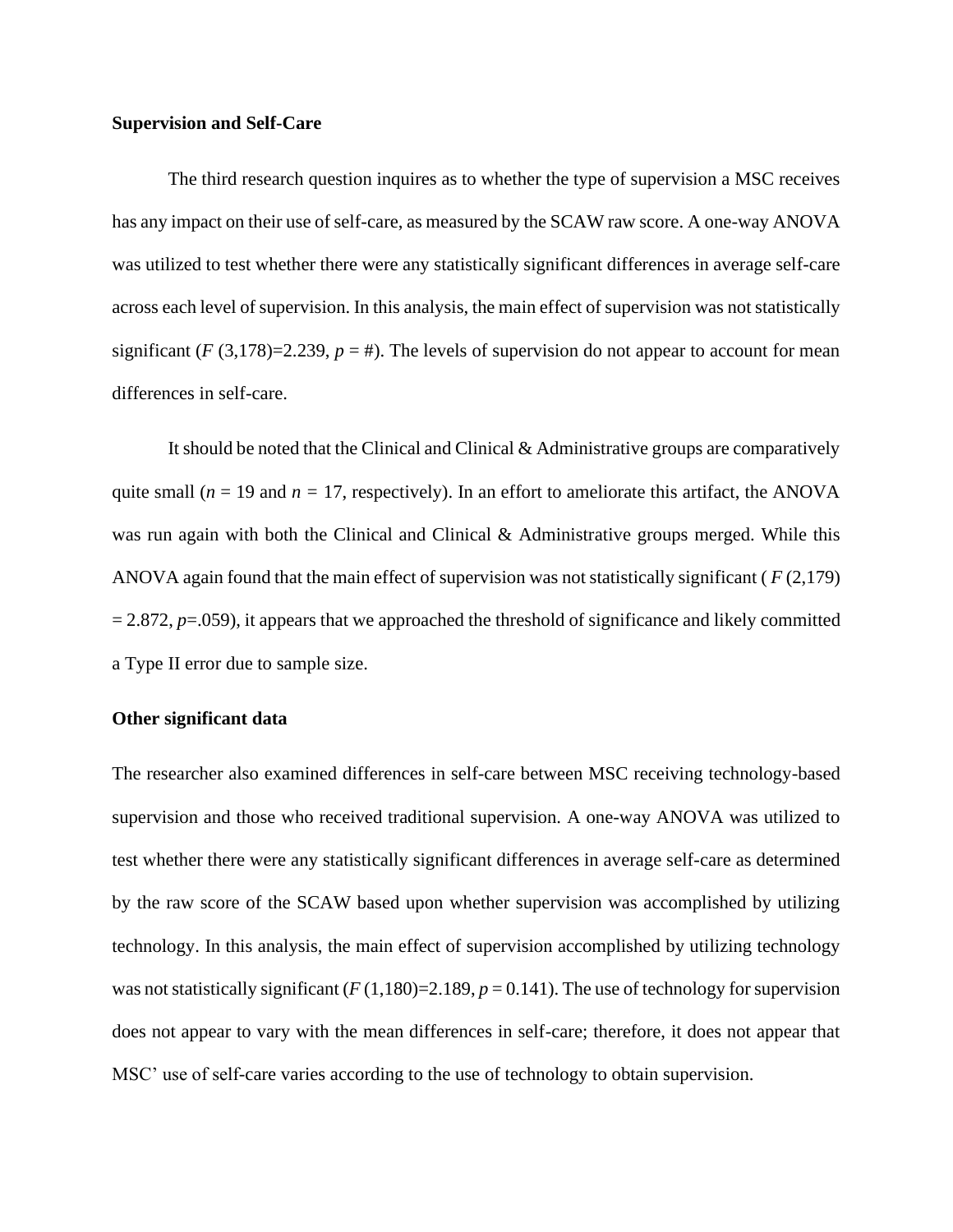A one-way ANOVA was utilized to test whether MSC who used technology to obtain supervision had different burnout scores, as determined by the average CBI score, than those MSC who did not use technology for supervision. In this analysis, the main effect of supervision accomplished by utilizing technology was not statistically significant,  $F(1,180)=0.537$ ,  $p = 0.465$ . The use of technology for supervision does not appear to vary with the mean differences of burnout; therefore, the experience of burnout does not seem to be impacted by MSC' use of technology to obtain supervision.

# **Discussion**

There are several significant findings in this study. First, the numbers of MSC who engage in clinical supervision is quite low with 19 MSC receiving Clinical supervision and 17 MSC receiving both Clinical & Administrative supervision. These low numbers are in stark contrast with the numbers of MSC who receive No supervision (n=32) and Administrative supervision only (n=114). This is in line with previous studies that found that school counselors received predominantly Administrative supervision, with few school counselors afforded Clinical supervision (Perera-Diltz & Mason, 2012; Moyer, 2011)

One significant finding is that MSC who engage in both Clinical  $\&$  Administrative supervision showed lower scores on the Incompetence domain of burnout when compared to MSC who only used Administrative supervision. This finding is consistent with school counselors expressing desire for clinical supervision (Perera-Diltz & Mason, 2012). Notably, an increased sense of personal accomplishment has been found in school counselors who obtain clinical supervision (Lambie, 2007). Significantly, school counselors are mandated to be competent in all that they do by both the *Code of Ethics* (ACA, 2014) and in the *Ethical Standards for School Counselors* (ASCA, 2012).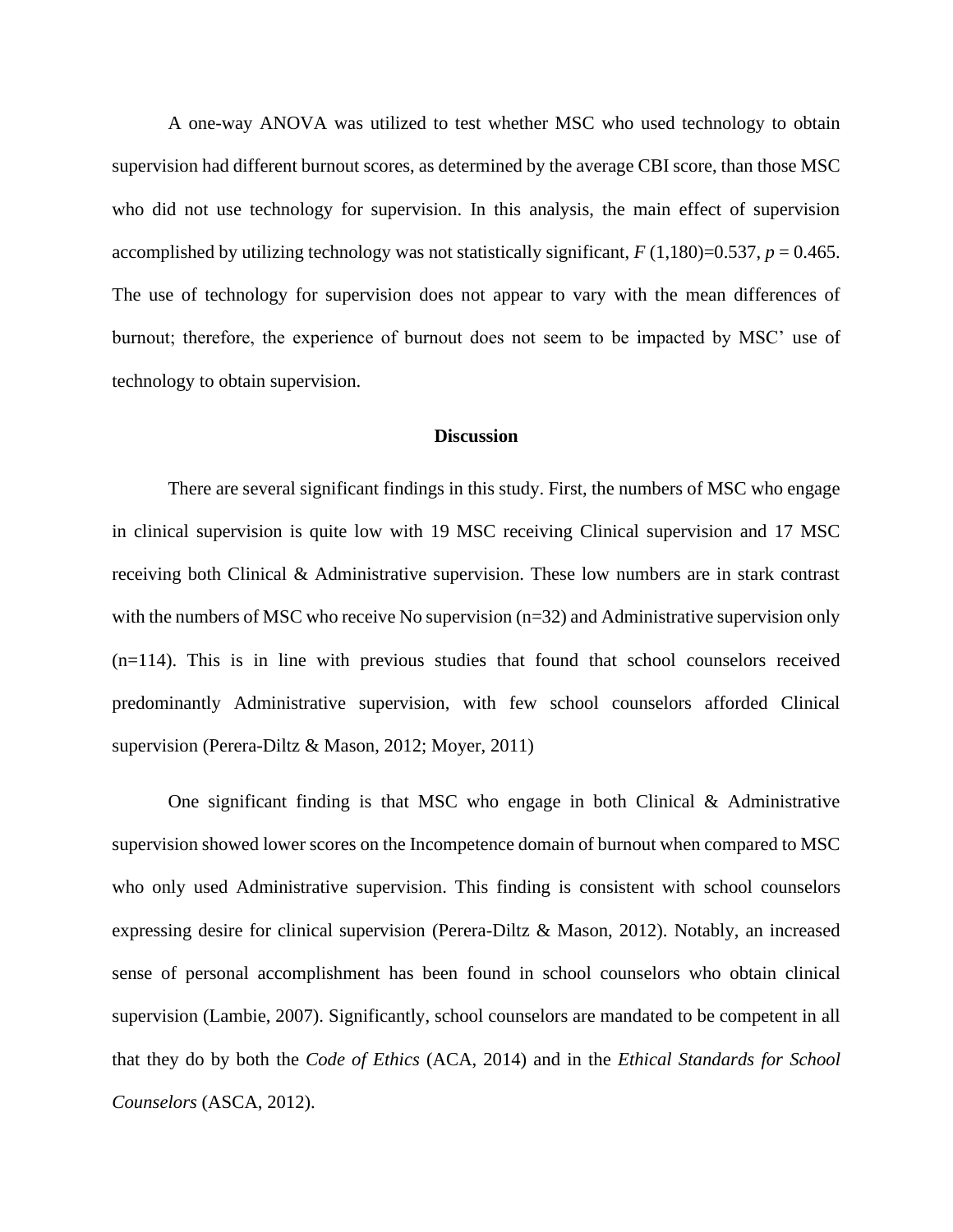The relationship between MSC's use of technology to obtain supervision and experiences of self-care and burnout also demands attention. This study found no relationship between technological use and burnout or self-care. This is significant, as during the COVID-19 pandemic, many school counselors were forced into both supervision and counseling via technology. This supports the use of technology when needed, as there appears to be no significant detriment in terms of experiences of burnout and use of self-care when MSC are utilizing technology to obtain supervision. In addition to the pandemic experience, many MSC may find themselves unable to obtain clinical supervision due to geographical isolation or being the only mental health professional in their school, and technology presents an interesting option for obtaining clinical supervision.

It is interesting that this study failed to find a significant relationship between clinical supervision and the overall experience of burnout in MSC. The literature frequently recommends clinical supervision as a helpful tool to both prevent and alleviate experiences of burnout (Fillion et al., 2017; Fischer et al., 2013; Lambie, 2006; Thompson et al., 2011). Perhaps this lack of significance is an artifact of the small number of MSC who actually engage in Clinical supervision  $(n = 19)$  or Clinical & Administrative supervision  $(n = 17)$ .

This study also failed to find a significant relationship between clinical supervision and the self-care practices of MSC. Again, this was surprising as utilizing self-care is an oft-touted method of preventing and alleviating experienced burnout and often a topic of supervision sessions (Blount et al., 2016; Pack, 2015; Thompson et al., 2011). School counselors often benefit from focusing on their coping skills and utilization of self-care in a supervisory relationship (Wilkerson & Bellini, 2006). Similarly to the relationship between clinical supervision and burnout, this may be an artifact of the small number of MSC receiving clinical supervision, whether in conjunction with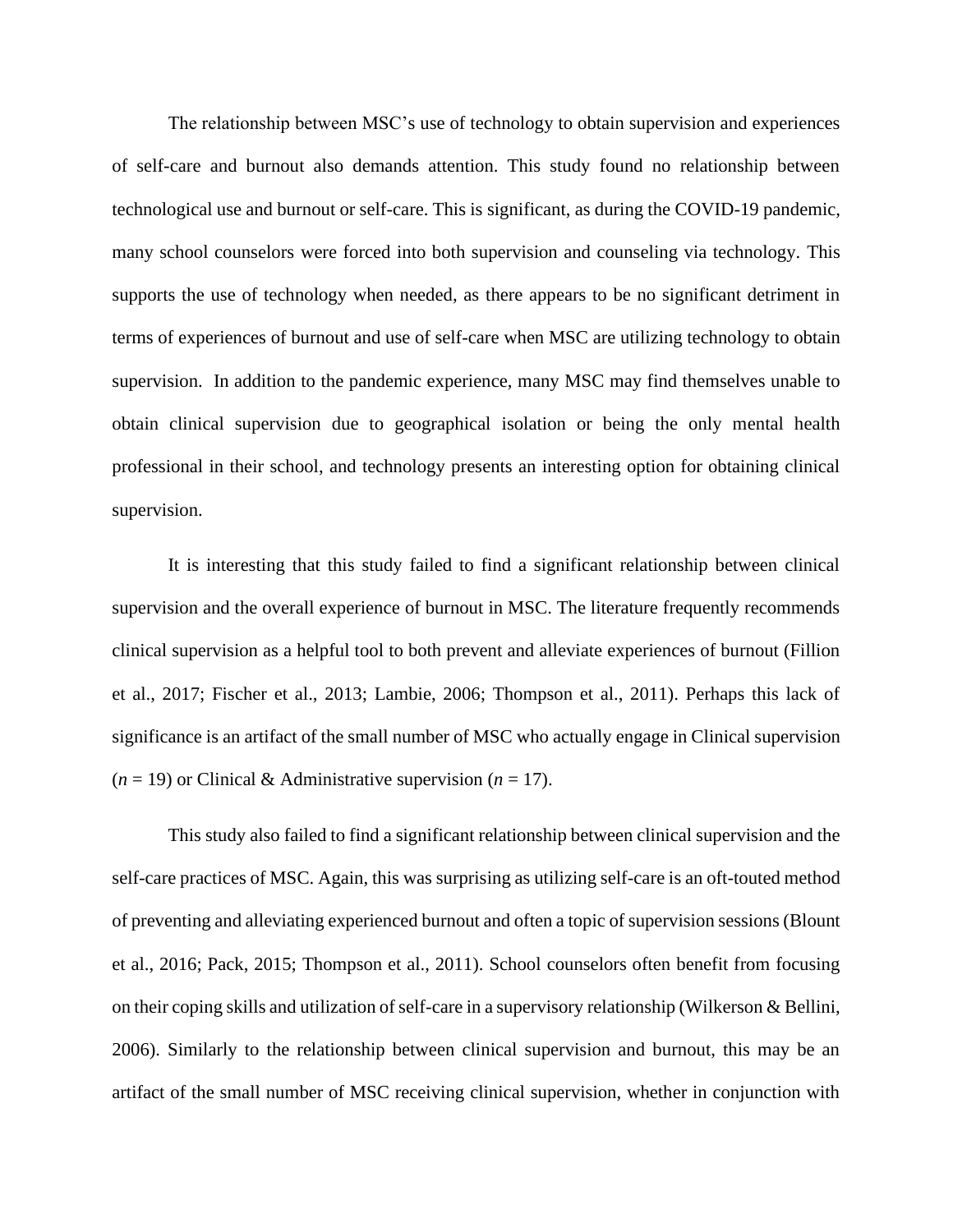administrative or not ( $n = 36$ ). Further weight for this supposition is when the groups Clinical supervision and Clinical & Administrative supervision were joined together, the main effect of supervision, while still not statistically significant, was approaching the threshold of significance  $(p = 0.059)$ , and likely the result of a Type II error due to small sample size.

Another significant finding is that self-care is inversely related to burnout; as utilization of self-care in MSC increases, symptoms of burnout decrease. All dimensions self-care (physical, emotional, spiritual, psychological, and workplace) showed this inverse relationship. The *β* values for the physical dimension of self-care were higher than the other dimensions, indicating that there is a significant benefit to physical self-care. The benefit of self-care across dimensions shown here corresponds with current research, particularly that of Awa et al. (2010) who noted that all dimensions of self-care were important but that self-care in the workplace provided the most significant and long-lasting benefits. This meshes with the Area of Work-Life model (Maslach, 2017). Thus, it seems apparent that MSC need to engage in a spectrum of self-care, some of which must naturally encompass their working environment.

## **Implications for Middle School Counselors**

MSC should seek out and advocate for clinical supervision. The combination of clinical supervision in conjunction with the administrative supervision that most MSC already engage in has positive benefits. Despite the fact that clinical supervision is an ethical mandate (ACA 2014; ASCA, 2012), very few MSC are engaged in clinical supervision. The 19.7% of MSC that are availing themselves of clinical supervision in this study is not sufficient; there are over 80% of MSC who are not receiving clinical supervision, even though middle school is a period when students are presenting with increased social and mental health needs (Kar et al., 2015; Tolen & Larsen, 2014; Wray-Lake et al., 2016). Clinical supervision, when combined with administrative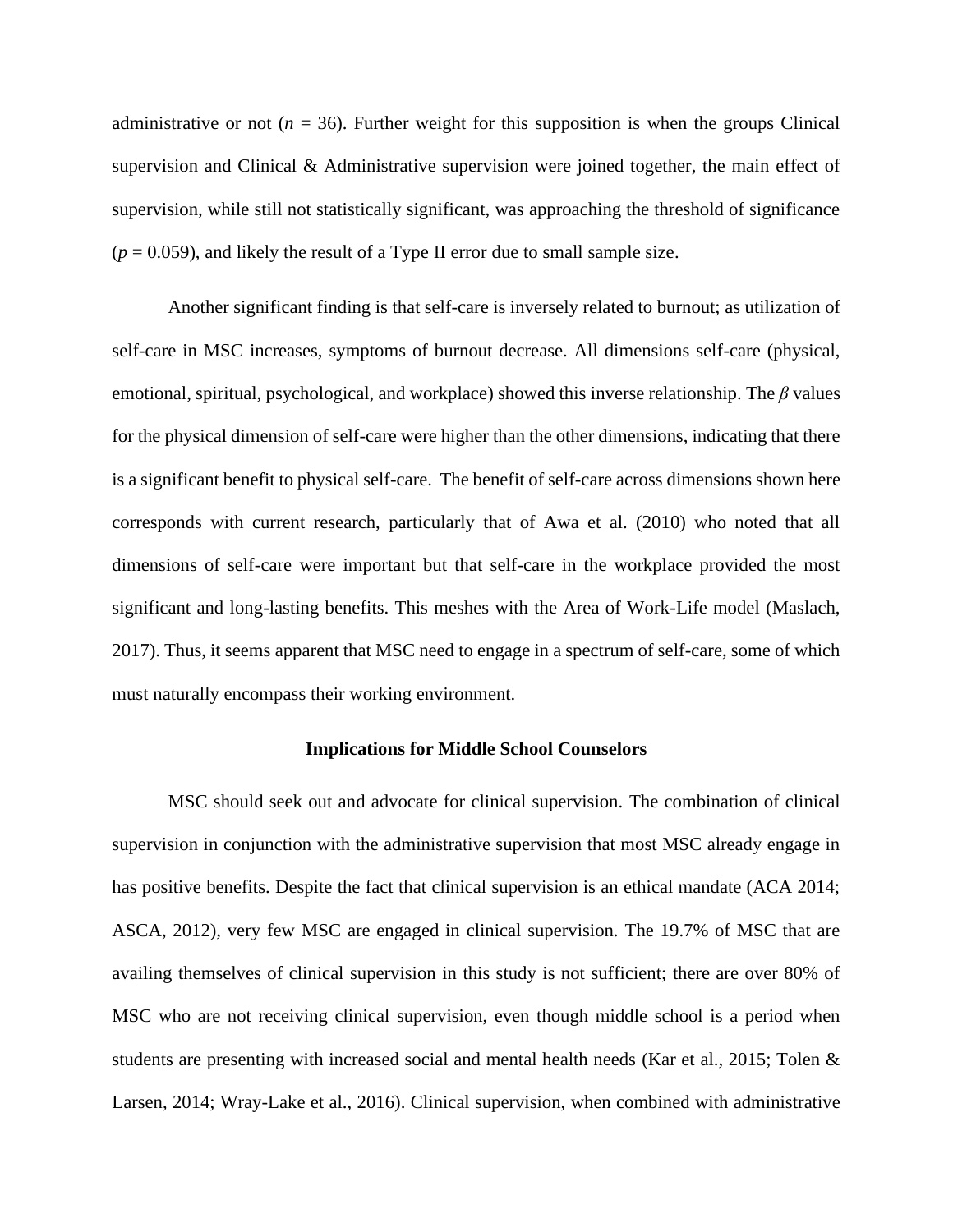supervision, also appears to reduce feelings of incompetence. This reduction in feelings of incompetence is an important benefit to clinical supervision. In addition, competence is an ethical imperative for school counselors (ACA, 2014; ASCA, 2016).

Perhaps it would be of benefit for school counseling licensure to mimic mental health counselor licensure in the requirement for supervision during the first few years of practice. While it would seem farfetched to have tiered licensure similar to mental health clinicians, a provision in the legislation for school counselor supervision would not be a huge ask. State school counselor associations can begin lobbying for this important school counselor need, and quicker results may be found by individual MSC advocating to their principals and boards of education. Advocacy is an essential skill for school counselors, and by advocating for ourselves, we are indeed advocating for our students, which is what the ASCA National Model (2019) requires.

Supervision is a time where a MSC can be supported in both their day-to-day work and self-care. Another obvious implication of this study is that MSC should engage in self-care to avoid burnout, remain healthy, and be available to support their students. More than merely performing self-care, MSC should make it a point to engage in self-care across domains, including within the school. This may mean that MSC will have to conduct self-advocacy to engage in meaningful self-care within their school environment. This self-care can be as simple as finding the time to check in with valued colleagues, getting out of the office to take a walk around the school, or finding time for a moment of meditation. In fact, considering the high *β* value of physical self-care, taking the time to take a walk during the school day may be a beneficial strategy. This needed workplace self-care can also be more complicated and involve the need to set firm boundaries with students or colleagues. No matter what the method of self-care, it is imperative that MSC advocate for and engage in it.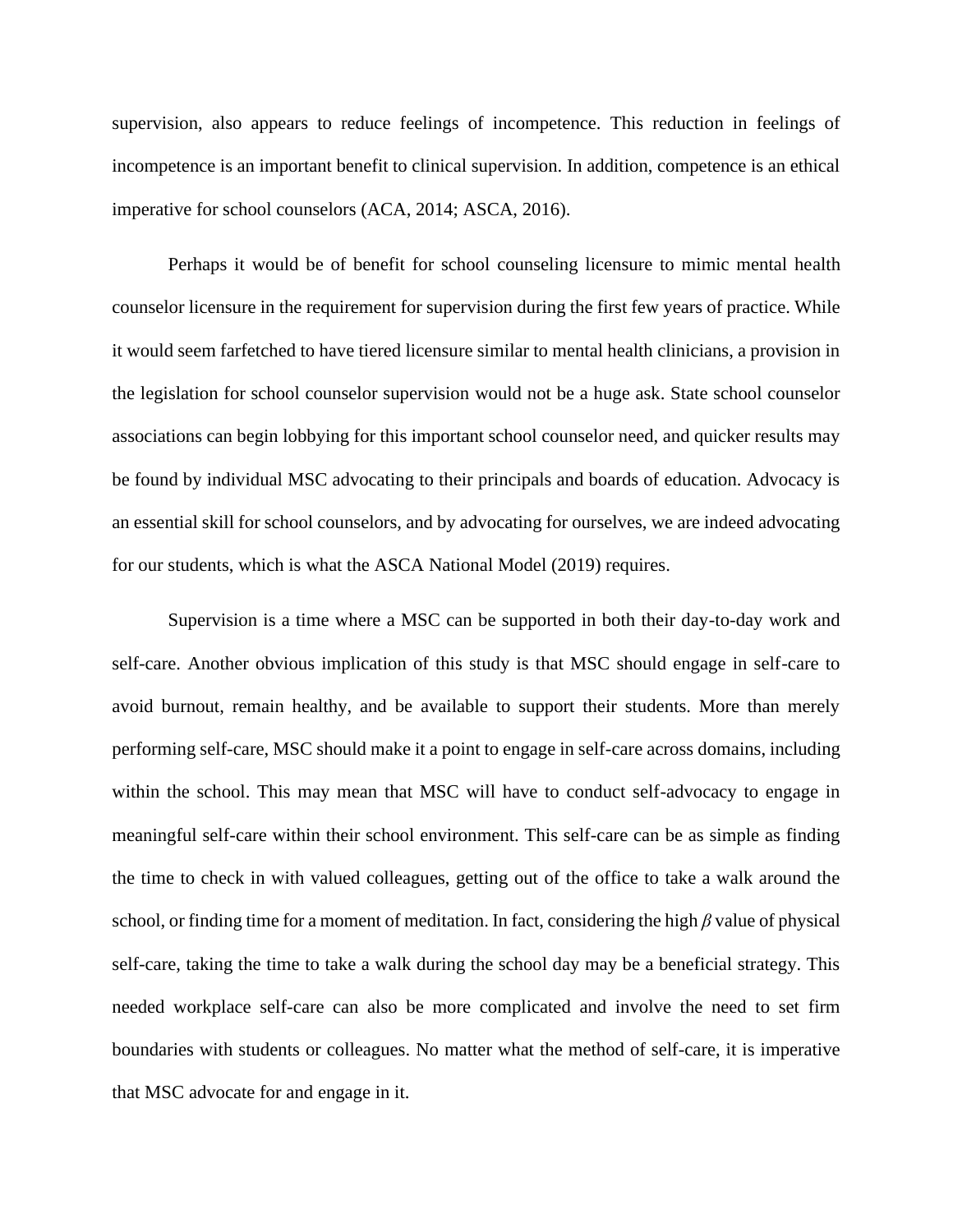## **Limitations and suggestions for future research**

This study was not without limitations. As mentioned previously, researchers should strive to find larger groups of MSC who are receiving clinical supervision. Another concern is that the respondents were predominantly White (79.1%) and female (97.3%). This homogeneity makes it difficult to extrapolate these results to other races and experiences of gender. Future researchers should strive to include more diverse participants. Another concern is that no data was collected as to the geographic representation of the participants. Future studies should collect this data and examine the results to see if geographical location plays any part in the experiences of MSC. Similarly to controlling for geographic location, future researchers should seek to control for more variables, such as the size of the caseload each school counselor carries.

More research is needed on the experiences of burnout and self-care in MSC. This is an especially concerning topic due to the large caseloads of students that each school counselor serves, and the impairment that accompanies the experience of burnout. Exploration should also be made into the barriers to clinical supervision, as clearly there is a very small representation (19.8%) of MSC in this survey that can engage in clinical supervision. Furthermore, and made more pressing due to the COVID-19 pandemic, future researchers should explore further the benefits and drawbacks of MSC utilizing technology to obtain clinical supervision.

## **Conclusion**

This study compared the scores that MSC received on burnout and use of self-care with the type of supervision (clinical, administrative, both, or none) in which they were engaged in. Consideration was also given to the effect of the use of technology to obtain supervision on both burnout and self-care scores. Results showed that the use of differing levels of supervision had an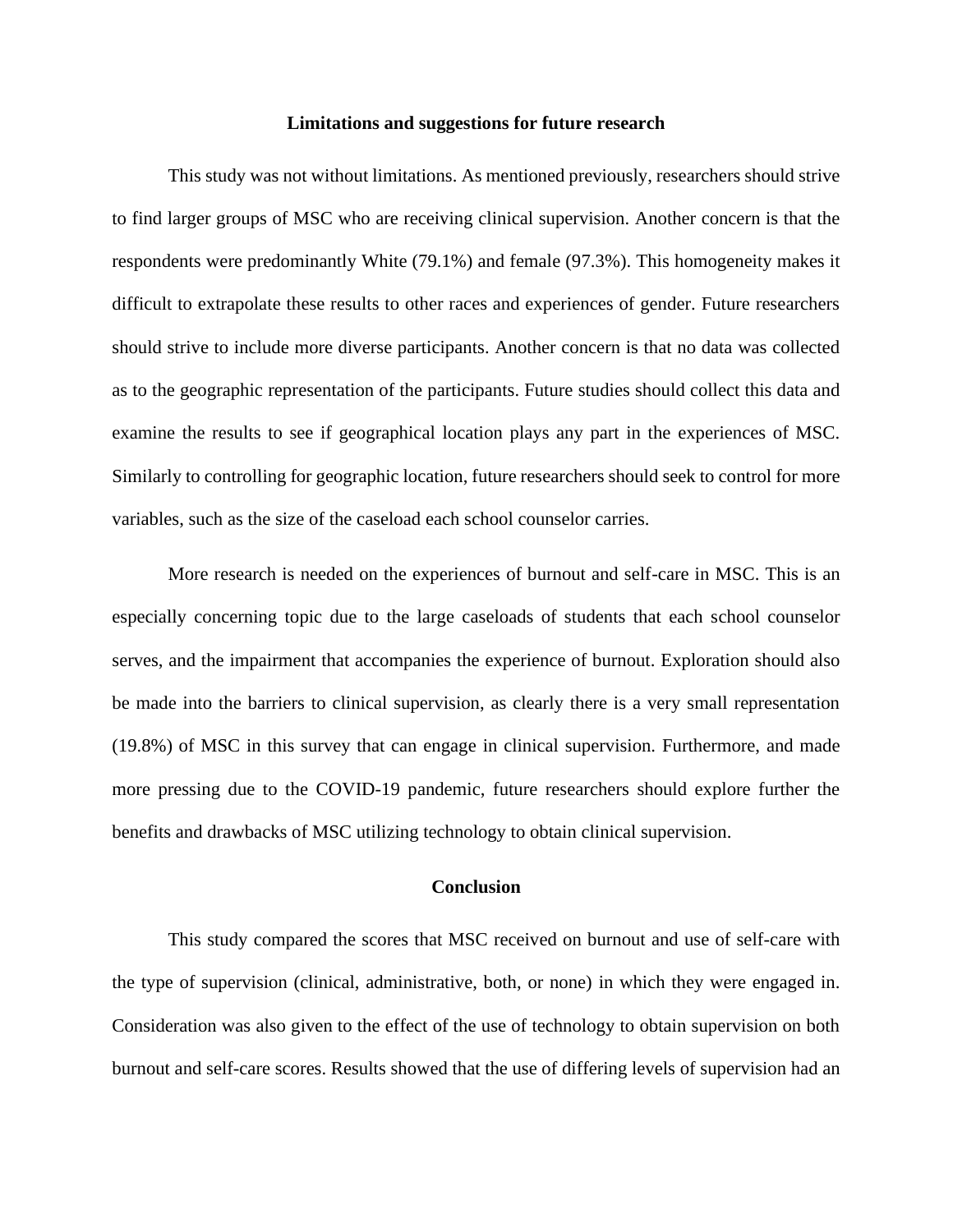impact on the incompetence domain of burnout as measured by the CBI (Lee et al., 2007). Specifically, MSC who engaged in both administrative and clinical supervision fared better on the incompetence domain of burnout than those MSC who only engaged in administrative supervision. This study clearly supports the use of a variety of self-care strategies to reduce burnout experienced by MSC.

MSC should search for ways to remove the barriers to obtaining clinical supervision, and technology may be of use in this endeavor. This study clearly shows that using technology to obtain this supervision does not leave the MSC more vulnerable to burnout or lack of self-care. MSC must advocate for their needs for supervision and self-care, and in doing so, be aware that they are indeed advocating for their students. Consideration should be given to what policies, procedures, and legislation can support MSC in their quest to obtain clinical supervision.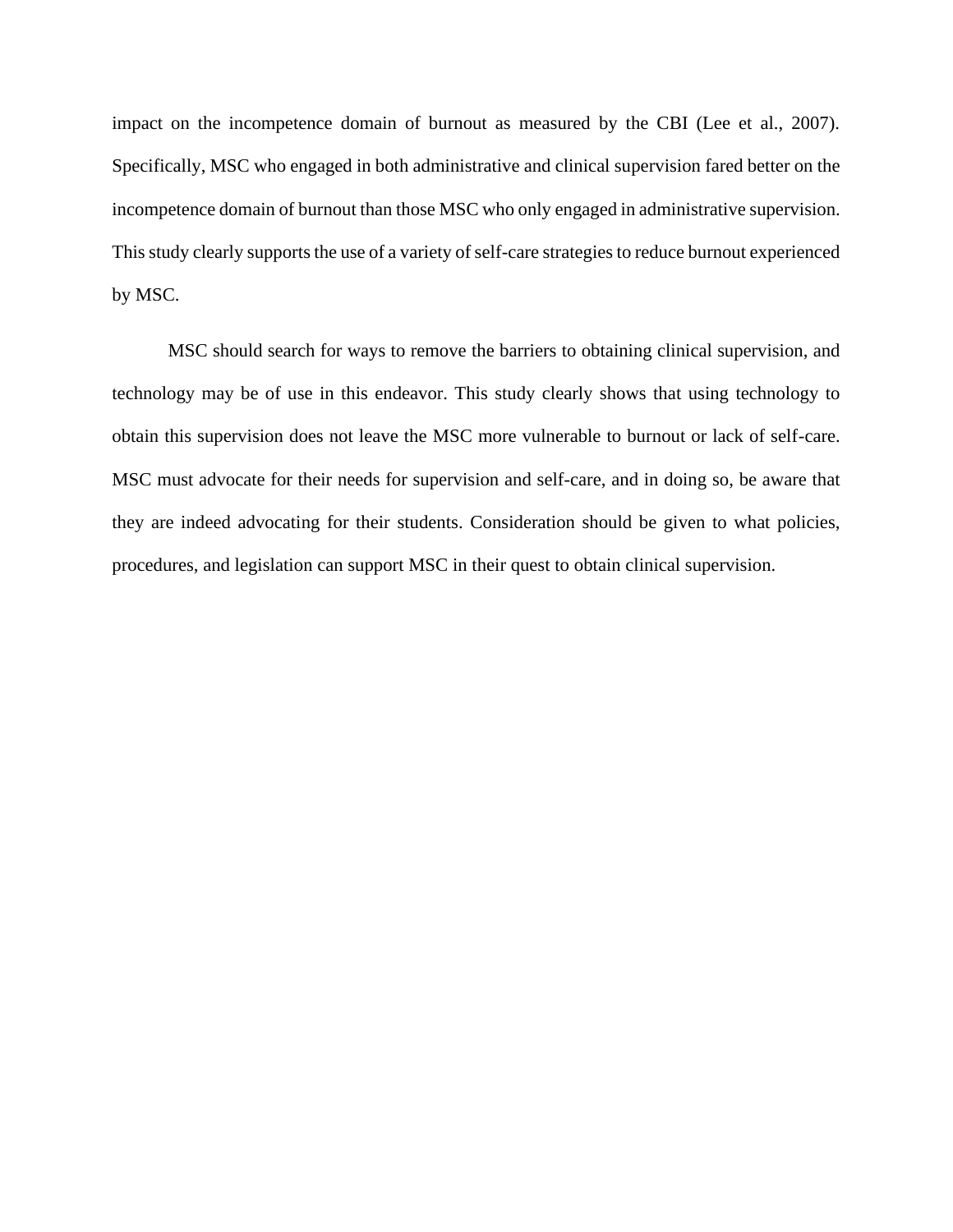#### **References**

- Akos, P. (2005). The unique nature of middle school counseling. *Professional School Counseling*, *9*(2), 95–103. https://www.jstor.org/stable/42732652
- American Counseling Association. (2014). *ACA Code of Ethics*. American Counseling Association. https://www.counseling.org/resources/aca-code-of-ethics.pdf
- American School Counselor Association. (2012). *ASCA national model: A framework for school counseling programs* (3rd ed.). Author.
- American School Counselor Association. (2016). *ASCA ethical standards for school counselors*. American School Counselor Association. https://www.schoolcounselor.org/asca/media/asca/Ethics/EthicalStandards2016.pdf
- Auger, R. W., Abel, N. R., & Oliver, B. M. (2018). Spotlighting stigma and barriers: Examining secondary students' attitudes toward school counseling services: *Professional School Counseling*. https://doi.org/10.1177/2156759X18811275
- Awa WL, Plaumann M, & Walter U. (2010). Burnout prevention: A review of intervention programs. *Patient Education & Counseling*, *78*(2), 184–190. https://doi.org/10.1016/j.pec.2009.04.008
- Baldwin-White, A. (2016). Psychological distress and substance abuse counselors: An exploratory pilot. *Journal of Substance Use*, *21*(1), 29–34. http://dx.doi.org.ccsu.idm.oclc.org/10.3109/14659891.2014.949316
- Bardhoshi, G., Schweinle, A., & Duncan, K. (2014). Understanding the impact of school factors on school counselor burnout: A mixed-methods study. *Professional Counselor*, *4*(5), 426– 443. doi:10.15241/gb.4.5.426
- Barnett, J. E., & Molzon, C. H. (2014). Clinical supervision of psychotherapy: Essential ethics issues for supervisors and supervisees. *Journal of Clinical Psychology*, *70*(11), 1051–1061. https://doi.org/10.1002/jclp.22126
- Benigno, S. (2017). Counselor perceptions: Let us do our job! *Journal of Education and Learning*, *6*(4), 175–180. DOI:10.5539/jel.v6n4p175
- Bernard, J. M., & Goodyear, R. K. (2014). *Fundamentals of Clinical Supervision* (Fifth Edition). Pearson.
- Berry, B., Fuller, E., & Center for Teaching Quality. (2008). *Final report on the Mississippi project clear voice teacher working conditions survey.* Center for Teaching Quality. https://files.eric.ed.gov/fulltext/ED502195.pdf
- Blount, A. J., Taylor, D. D., Lambie, G. W., & Anwell, A. N. (2016). Clinical supervisors' perceptions of wellness: A phenomenological view on supervisee wellness. *Professional Counselor*, *6*(4), 360–374. https://doi.org/10.15241/ab.6.4.360
- Brand, S., Beck, J., Hatzinger, M., Harbaugh, A., Ruch, W., & Holsboer-Trachsler, E. (2010). Associations between satisfaction with life, burnout-related emotional and physical exhaustion, and sleep complaints. *World Journal of Biological Psychiatry*, *11*(5), 744–754. https://doi.org/10.3109/15622971003624205
- Bray, B. (2017). U.S. student-to-school counselor ratio shows slight improvement. *Counseling Today*. [https://ct.counseling.org/2017/10/u-s-student-school-counselor-ratio-shows-slight](https://ct.counseling.org/2017/10/u-s-student-school-counselor-ratio-shows-slight-improvement/)[improvement/](https://ct.counseling.org/2017/10/u-s-student-school-counselor-ratio-shows-slight-improvement/)
- Bultsma, S. A. (2012). Supervision experiences of new professional school counselors. *Michigan Journal of Counseling: Research, Theory, and Practice*, *39*(1), 4–18. 10.22237/mijoc/1325376060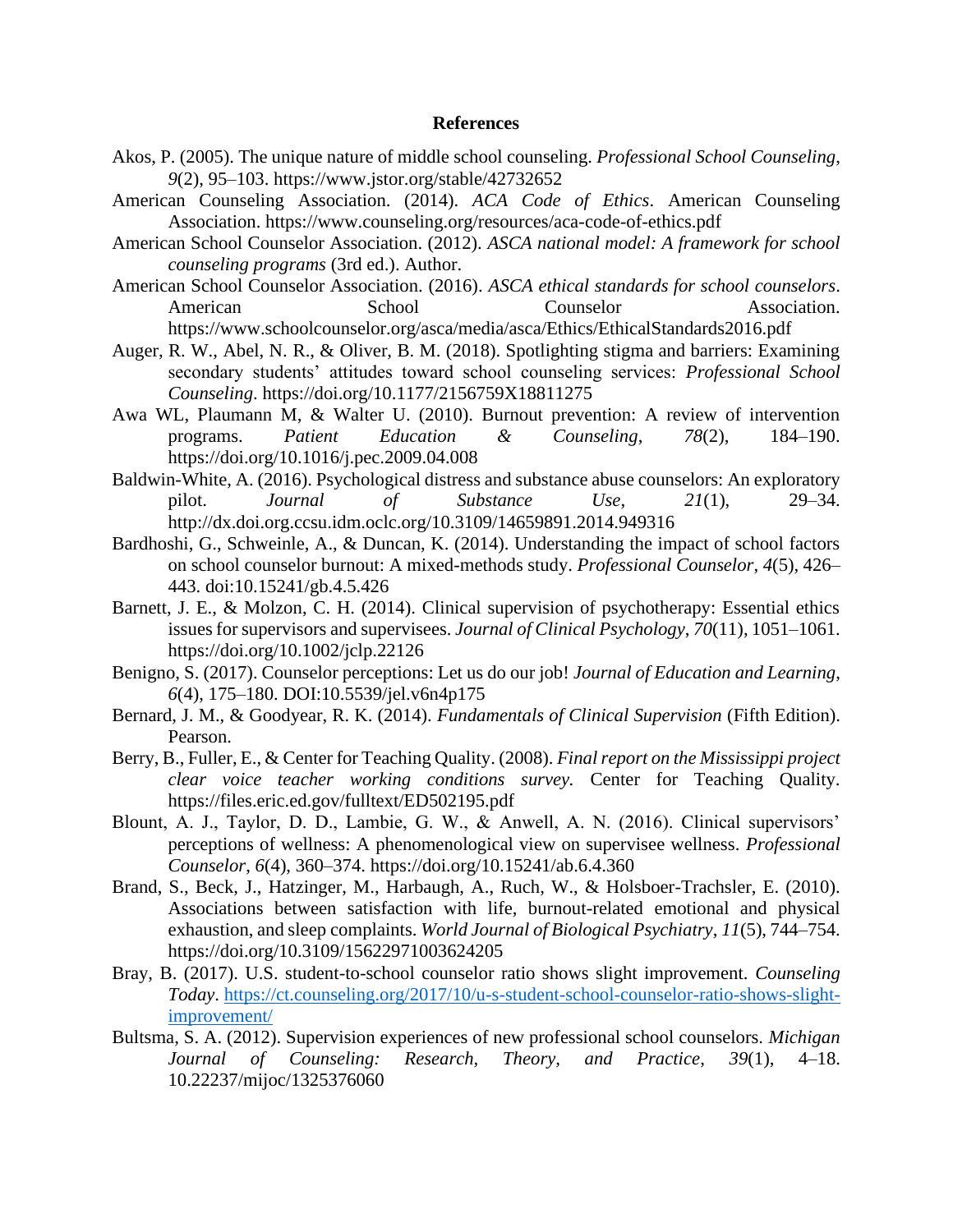- Butler, S. K., & Constantine, M. G. (2005). Collective self-esteem and burnout in professional school counselors. *Professional School Counseling*, *9*(1), 55–62. www.jstor.org/stable/42732644
- Carrola, P. A., Yu, K., Sass, D. A., & Lee, S. M. (2012). Measurement invariance of the Counselor Burnout Inventory across cultures: A comparison of U S and Korean counselors. *Measurement and Evaluation in Counseling and Development*, *45*(4), 227–244. https://doi.org/10.1177/0748175612447630
- Chen, Y. F., Huang, X. Y., Chien, C. H., & Cheng, J. F. (2017). The effectiveness of diaphragmatic breathing relaxation training for reducing anxiety*. Perspectives on Psychiatric Care.* 53(4), 329-336, doi: 10.1111/ppc.12184
- Christopher, J. C., & Maris, J. A. (2010). Integrating mindfulness as self-care into counselling and psychotherapy training. *Counselling & Psychotherapy Research*, *10*(2), 114–125. https://doi.org/10.1080/14733141003750285
- Collins, T. P. (2014). Addressing mental health needs in our schools: Supporting the Role of School Counselors. *Professional Counselor*, *4*(5), 413–416. doi:10.15241/tpc.4.5.413
- Council for Accreditation of Counseling and Related Educational Programs. (2016). *2016 CACREP Standards*. Council for Accreditation of Counseling and Related Educational Programs. http://www.cacrep.org/wp-content/uploads/2018/03/2016-Standards-with-Glossary-3.2018.pdf
- Demerouti, E., Bakker, A. B., Nachreiner, F., & Schaufeli, W. B. (2001). The job demandsresources model of burnout. *Journal of Applied Psychology*, *86*(3), 499–512. https://doi.org/10.1037/0021-9010.86.3.499
- Dewa, C. S., Jacobs, P., Nguyen Xuan Thanh, & Loong, D. (2014). An estimate of the cost of burnout on early retirement and reduction in clinical hours of practicing physicians in Canada. *BMC Health Services Research*, *14*(1), 233–251. https://doi.org/10.1186/1472- 6963-14-254
- Dillman, D. A. (2000). *Mail and Internet surveys: The Tailored Design Method*. Wiley.
- Dorociak, K. E., Rupert, P. A., Bryant, F. B., & Zahniser, E. (2017). Development of the professional self-care scale. *Journal of Counseling Psychology*, *64*(3), 325–334. https://doi.org/10.1037/cou0000206
- Dorociak, K. E., Rupert, P. A., & Zahniser, E. (2017). Work life, well-being, and self-care across the professional lifespan of psychologists. *Professional Psychology: Research and Practice*, *48*(6), 429–437. https://doi.org/10.1037/pro0000160
- Dreison, K. C., Luther, L., Bonfils, K. A., Sliter, M. T., McGrew, J. H., & Salyers, M. P. (2018). Job burnout in mental health providers: A meta-analysis of 35 years of intervention research. *Journal of Occupational Health Psychology*, *23*(1), 18–30. https://doi.org/10.1037/ocp0000047
- Dreyer, L., Dreyer, S., & Rankin, D. (2012). Effects of a 10-week high-intensity exercise intervention on college staff with psychological burnout and multiple risk factors. *ICHPER-SD Journal of Research*, *7*(1), 27–33. https://eric.ed.gov/?id=EJ973954
- Duncan, K., Brown-Rice, K., & Bardhoshi, G. (2014). Perceptions of the importance and utilization of clinical supervision among certified rural school counselors. *Professional Counselor*, *4*(5), 444–454. doi:10.15241/kd.4.5.444
- Fillion, L., Vachon, M., & Gagnon, P. (2017). Enhancing meaning at work and preventing burnout: The meaning-centered intervention for palliative care clinicians. In W. Breitbart (Ed.),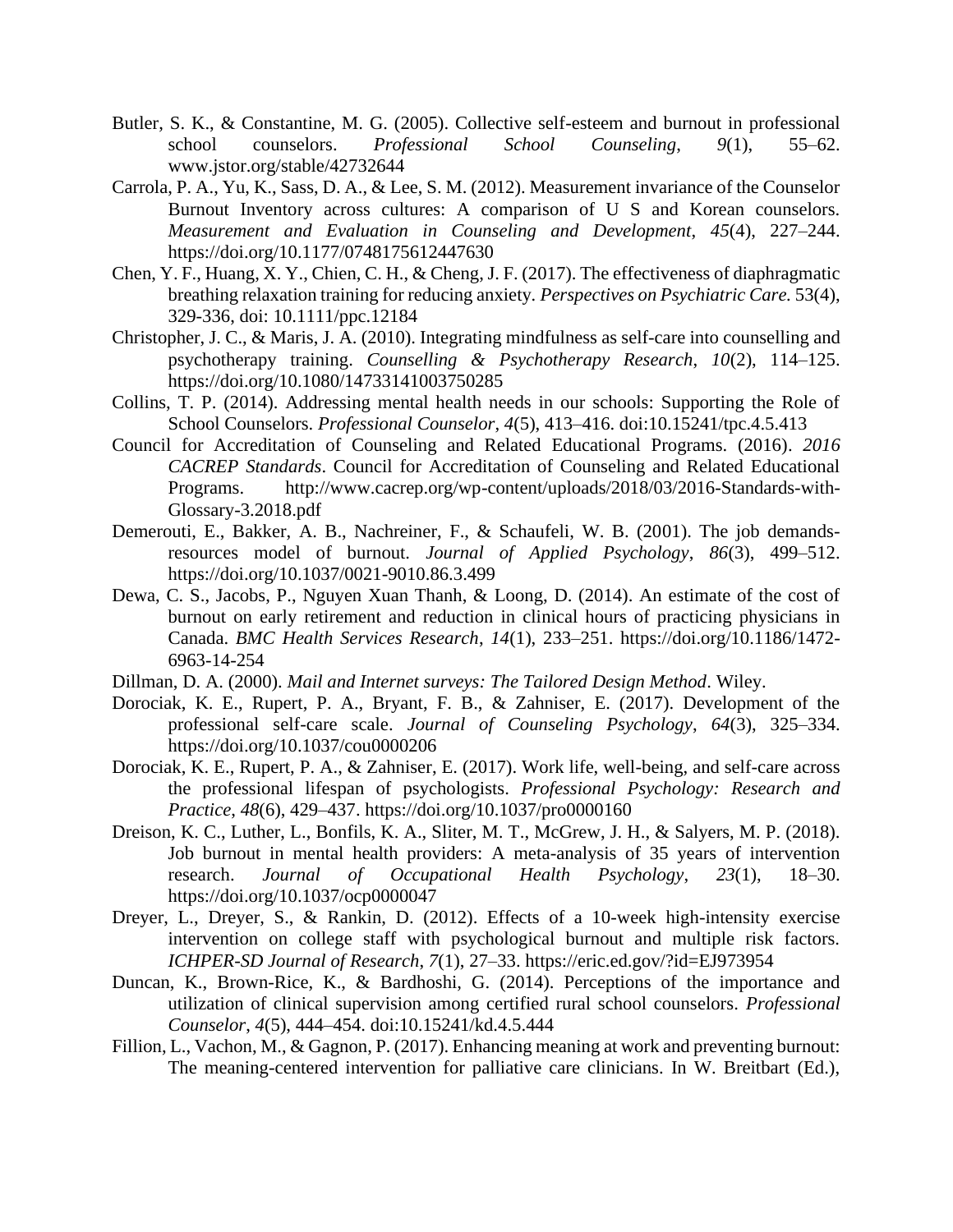*Meaning-centered psychotherapy in the cancer setting: Finding meaning and hope in the face of suffering.* (2016-61203-014; pp. 168–181). Oxford University Press.

- Fischer, M., Mitsche, M., Endler, P., Mesenholl-Strehler, E., Lothaller, H., & Roth, R. (2013). Burnout in physiotherapists: Use of clinical supervision and desire for emotional closeness or distance to clients, including commentary by Gupta S. *International Journal of Therapy & Rehabilitation*, *20*(11), 550–558.
- Gnilka, P. B., Karpinski, A. C., & Smith, H. J. (2015). Factor structure of the Counselor Burnout Inventory in a sample of professional school counselors. *Measurement and Evaluation in Counseling and Development*, *48*(3), 177–191. https://doi.org/10.1177/0748175615578758
- Godfrey, C. M., Harrison, M. B., Lysaght, R., Lamb, M., Graham, I. D., & Oakley, P. (2011). Care of self - care by other - care of other: The meaning of self-care from research, practice, policy and industry perspectives. *International Journal Of Evidence-Based Healthcare*, *9*(1), 3–24. https://doi.org/10.1111/j.1744-1609.2010.00196.x
- Golonka, K., Gawlowska, M., Mojsa-Kaja, J., & Marek, T. (2019). Psychophysiological Characteristics of Burnout Syndrome: Resting-State EEG Analysis. *BioMed Research International*, 1–8. https://doi.org/10.1155/2019/3764354
- Gündüz, B. (2012). Self-efficacy and burnout in professional school counselors. *Kuram ve Uygulamada Eğitim Bilimleri*, *12*(3), 1761–1767. https://eric.ed.gov/?id=EJ1000895
- Gysbers, N. C., & Henderson, P. (1988). *Developing and Managing Your School Guidance Program*. American Association for Counseling and Development, 5999 Stevenson Ave. https://eric.ed.gov/?id=ED323468
- Gysbers, N. C., & Henderson, P. (2001). Comprehensive guidance and counseling programs: A rich history and a bright future. *Professional School Counseling*, *4*(4), 246– 256. www.jstor.org/stable/42732263
- Hardesty, P. H., & Dillard, J. M. (1994). The role of elementary school counselors compared with their middle and secondary school counterparts. *Elementary School Guidance & Counseling*, *29*(2), 83. https://www.jstor.org/stable/42871149
- Harkess, K. N., Delfabbro, P., Mortimer, J., Hannaford, Z., & Cohen-Woods, S. (2017). Brief report on the psychophysiological effects of a yoga intervention for chronic stress: Preliminary findings. *Journal of Psychophysiology*, *31*(1), 38–48. https://doi.org/10.1027/0269-8803/a000169
- Henry, B. J. (2014). Nursing burnout interventions. *Clinical Journal of Oncology Nursing*, *18*(2), 211–214. https://doi.org/10.1188/14.CJON.211-214
- Herlihy, B., Gray, N., & McCollum, V. (2002). Legal and ethical issues in school counselor supervision. *Professional School Counseling*, *6*(1), 55–60. www.jstor.org/stable/42732390
- Holman, L. F., & Grubbs, L., (2018). Examining the theoretical framework for the unique manifestation of burnout among high school counselors. *Journal of Counselor Preparation & Supervision*, *11*(1), 1–24. https://digitalcommons.sacredheart.edu/jcps/vol11/iss1/12
- Jackson, C., Pybis, J., Hill, A., Cromarty, K., Rogers, J., & Cooper, M. (2014). Users of secondary school-based counselling services and specialist CAMHS in Wales: A comparison study...Child and Adolescent Mental Health Service. *Counselling & Psychotherapy Research*, *14*(4), 315–325. https://doi.org/10.1080/14733145.2013.838596
- Kaeding, A., Sougleris, C., Reid, C., van Vreeswijk, M. F., Hayes, C., Dorrian, J., & Simpson, S. (2017). Professional burnout, early maladaptive schemas, and physical health in clinical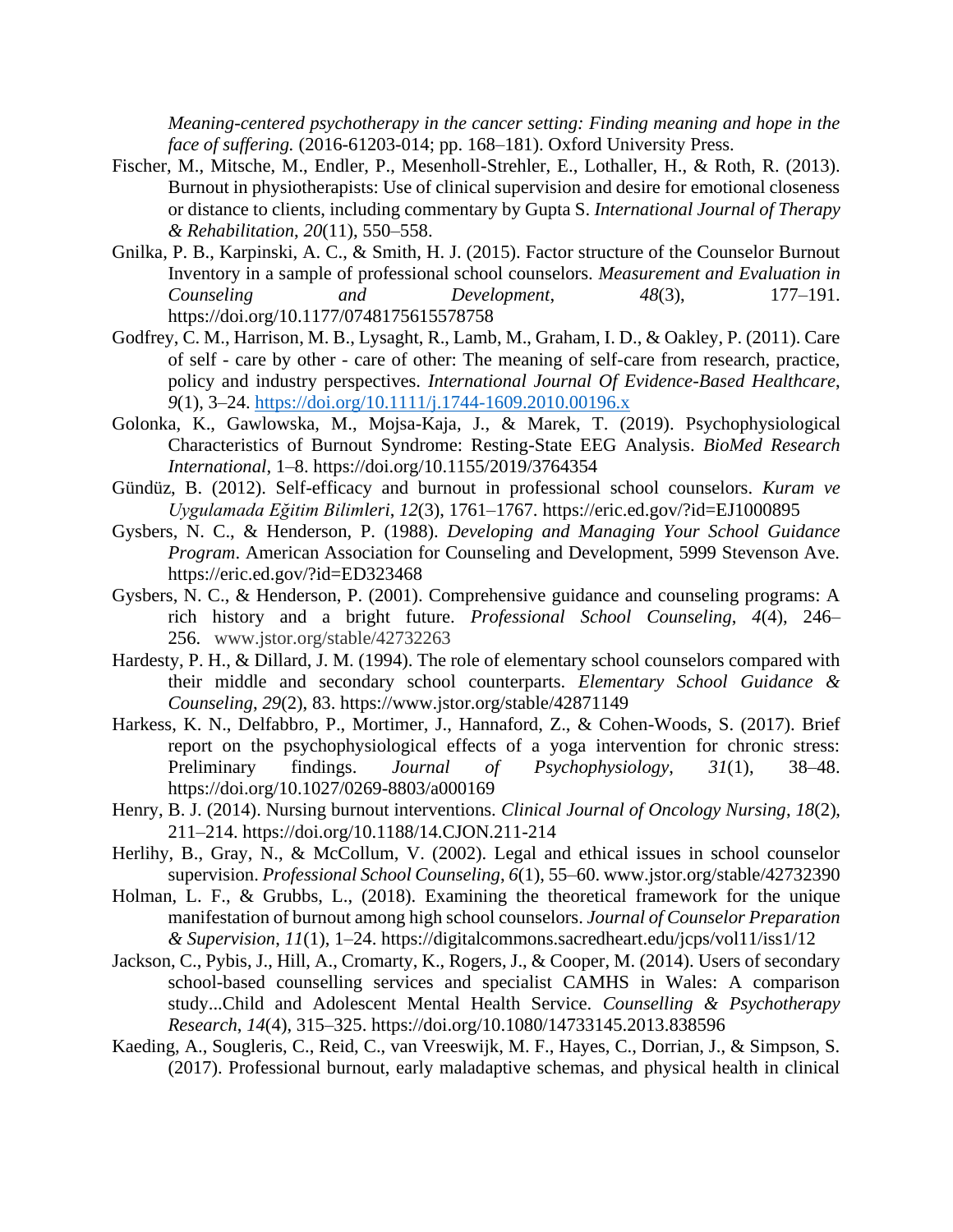and counselling psychology trainees. *Journal of Clinical Psychology*, *73*(12), 1782–1796. https://doi.org/10.1002/jclp.22485

- Kolodinsky, P., Draves, P., Schroder, V., Lindsey, C., & Zlatev, M. (2009). Reported levels of satisfaction and frustration by Arizona school counselors: A desire for greater connections with students in a data-driven era. *Professional School Counseling*, *12*(3), 193–199. www.jstor.org/stable/42732776
- Kovač, J., Krečič, M. J., Čagran, B., & Mulej, M. (2017). Effect of supervision on stress and burnout in school counsellors: A case of action research. *Systemic Practice and Action Research*, *30*(4), 395–406. https://doi.org/10.1007/s11213-016-9400-9
- Lambie, G. W. (2006). Burnout prevention: A humanistic perspective and structured group supervision activity. *Journal of Humanistic Counseling, Education and Development*, *45*(1). https://doi.org/10.1002/j.2161-1939.2006.tb00003.x
- Lambie, G. W. (2007). The contribution of ego development level to burnout in school counselors: Implications for professional school counseling. *Journal of Counseling & Development*, *85*(1), 82–88. https://doi.org/10.1002/j.1556-6678.2007.tb00447.x
- Lee, J., Lim, N., Yang, E., & Lee, S. M. (2011). Antecedents and consequences of three dimensions of burnout in psychotherapists: A meta-analysis. *Professional Psychology: Research and Practice*, *42*(3), 252–258. https://doi.org/10.1037/a0023319
- Lee, S. M., Baker, C. R., Cho, S. H., Heckathorn, D. E., Holland, M. W., Newgent, R. A., Ogle, N. T., Powell, M. L., Quinn, J. J., Wallace, S. L., & Yu, K. (2007). Development and initial psychometrics of the Counselor Burnout Inventory. *Measurement and Evaluation in Counseling and Development*, *40*(3), 142–154. https://doi.org/10.1080/07481756.2007.11909811
- Lee, S. M., Cho, S. H., Kissinger, D., & Ogle, N. T. (2010). A typology of burnout in professional counselors. *Journal of Counseling & Development*, *88*(2), 131–138. https://doi.org/10.1002/j.1556-6678.2010.tb00001.x
- Leuwerke, W. C., Walker, J., & Qi Shi. (2009). Informing principals: The impact of different types of information on principals' perceptions of professional school counselors. *Professional School Counseling*, *12*(4), 263. www.jstor.org/stable/42732869
- Lim, N., Kim, E. K., Kim, H., Yang, E., & Lee, S. M. (2010). Individual and work-related factors influencing burnout of mental health professionals: A meta-analysis. *Journal of Employment Counseling*, *47*(2), 86–96. https://doi.org/10.1002/j.2161- 1920.2010.tb00093.x
- Marinell, W. H., & Coca, V. M. (2013). *Who Stays and Who Leaves?* Research Alliance for New York City City Schools.
- https://steinhardtapps.es.its.nyu.edu/ranycs/media/TTPSynthesis\_Report\_March2013.pdf Maslach, C. (1986). Stress, burnout, and workaholism. In R. R. Kilburg, P. E. Nathan, & R. W. Thoreson (Eds.), *Professionals in distress: Issues, syndromes, and solutions in psychology.* (1986-98692-004; pp. 53–75). American Psychological Association.
- https://doi.org/10.1037/10056-004 Maslach, C. (2001). What have we learned about burnout and health? *Psychology & Health*, *16*(5), 607–611. https://doi.org/10.1080/08870440108405530
- Maslach, C. (2017). Finding solutions to the problem of burnout. *Consulting Psychology Journal: Practice and Research*, *69*(2), 143–152. https://doi.org/10.1037/cpb0000090
- Maslach, C., & Jackson, S. E. (1981). The measurement of experienced burnout. *Journal of Occupational Behavior*, *2*(2), 99–113. https://doi.org/10.1002/job.4030020205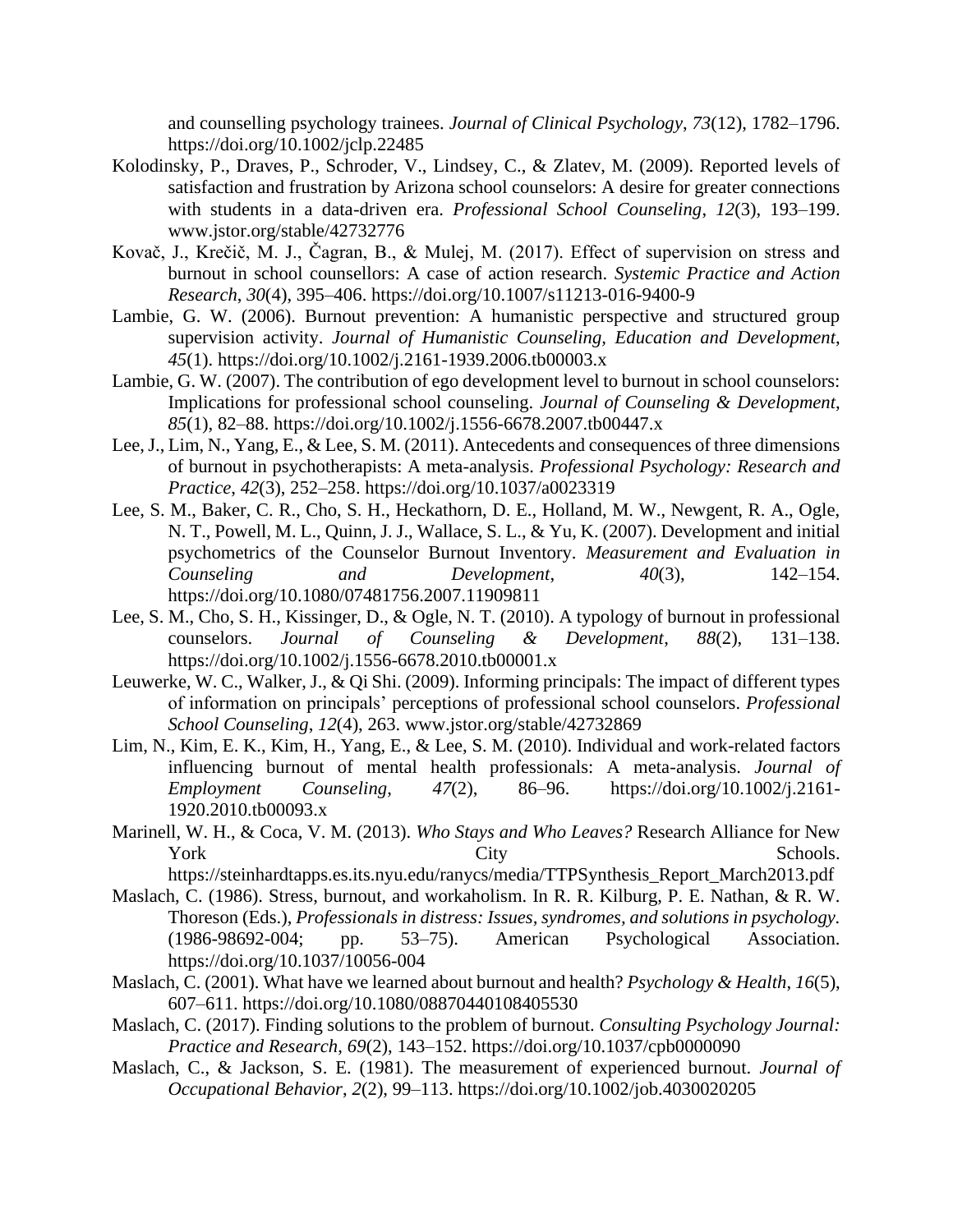- Maslach, C., & Leiter, M. P. (2008). Early predictors of job burnout and engagement. *Journal of Applied Psychology*, *93*(3), 498–512. https://doi.org/10.1037/0021-9010.93.3.498
- Maslach, C., & Leiter, M. P. (2017). New insights into burnout and health care: Strategies for improving civility and alleviating burnout. *Medical Teacher*, *39*(2), 160–163. https://doi.org/10.1080/0142159X.2016.1248918
- McCarthy, C., Van Horn Kerne, V., Calfa, N. A., Lambert, R. G., & Guzmán, M. (2010). An exploration of school counselors' demands and resources: relationship to stress, biographic, and caseload characteristics. *Professional School Counseling*, *13*(3), 146–158. https://doi.org/10.1177/2156759X1001300302
- McGill, R. K., Hughes, D., Alicea, S., & Way, N. (2012). Academic adjustment across middle school: The role of public regard and parenting. *Developmental Psychology*, *48*(4), 1003– 1018. https://doi.org/10.1037/a0026006
- Moyer, M., Michael. (2011). Effects of non-guidance activities, supervision, and student-tocounselor ratios on school counselor burnout. *Journal of School Counseling*, *9*(5), 1–31. https://eric.ed.gov/?id=EJ933171
- Mullen, P. R., Morris, C., & Lord, M. (2017). The experience of ethical dilemmas, burnout, and stress among practicing counselors. *Counseling & Values*, *62*(1), 37–56. https://doi.org/10.1002/cvj.12048
- Mullen, P. R., & Gutierrez, D. (2016). Burnout, stress and direct student services among school counselors. *Professional Counselor: Research & Practice*, *6*(4), 344–359. https://doi.org/10.15241/pm.6.4.344
- Natsuaki, M. N., Biehl, M. C., & Xiaojia Ge. (2009). Trajectories of depressed mood from early adolescence to young adulthood: The effects of pubertal timing and adolescent dating. *Journal of Research on Adolescence*, *19*(1), 47–74. https://doi.org/10.1111/j.1532- 7795.2009.00581.x
- Nayoung Kim, & Lambie, G. W. (2018). Burnout and implications for professional school counselors. *Professional Counselor*, *8*(3), 277–294. https://doi.org/10.15241/nk.8.3.277
- Olofson, M., & Knight, D. (2018). Does the middle school model make a difference? Relating measures of school effectiveness to recommended best practices. *Education Sciences*, *8*. https://eric.ed.gov/?id=EJ1201053
- Oser, C. B., Biebel, E. P., Pullen, E., & Harp, K. L. H. (2013). Causes, consequences, and prevention of burnout among substance abuse treatment counselors: A rural versus urban comparison. *Journal of Psychoactive Drugs*, *45*(1), 17–27. https://doi.org/10.1080/02791072.2013.763558
- Pack, M. (2015). "Unsticking the stuckness": A qualitative study of the clinical supervisory needs of early-career health social workers. *British Journal of Social Work*, *45*(6), 1821–1836. https://doi.org/10.1093/bjsw/bcu069
- Page, B. J., Pietrzak, D. R., & Sutton Jr., J. M. (2001). National survey of school counselor supervision. *Counselor Education & Supervision*, *41*(2), 142–150. https://doi.org/10.1002/j.1556-6978.2001.tb01278.x
- Perera-Diltz, D. M., & Mason, K. L. (2012). A national survey of school counselor supervision practices: Administrative, clinical, peer, and technology mediated supervision. *Journal of School Counseling*, *10*(4). http://www.jsc.montana.edu/articles/v10n4.pdf
- Puig, A., Yoon, E., Callueng, C., An, S., & Lee, S. M. (2014). Burnout syndrome in psychotherapists: A comparative analysis of five nations. *Psychological Services*, *11*(1), 87–96. https://doi.org/10.1037/a0035285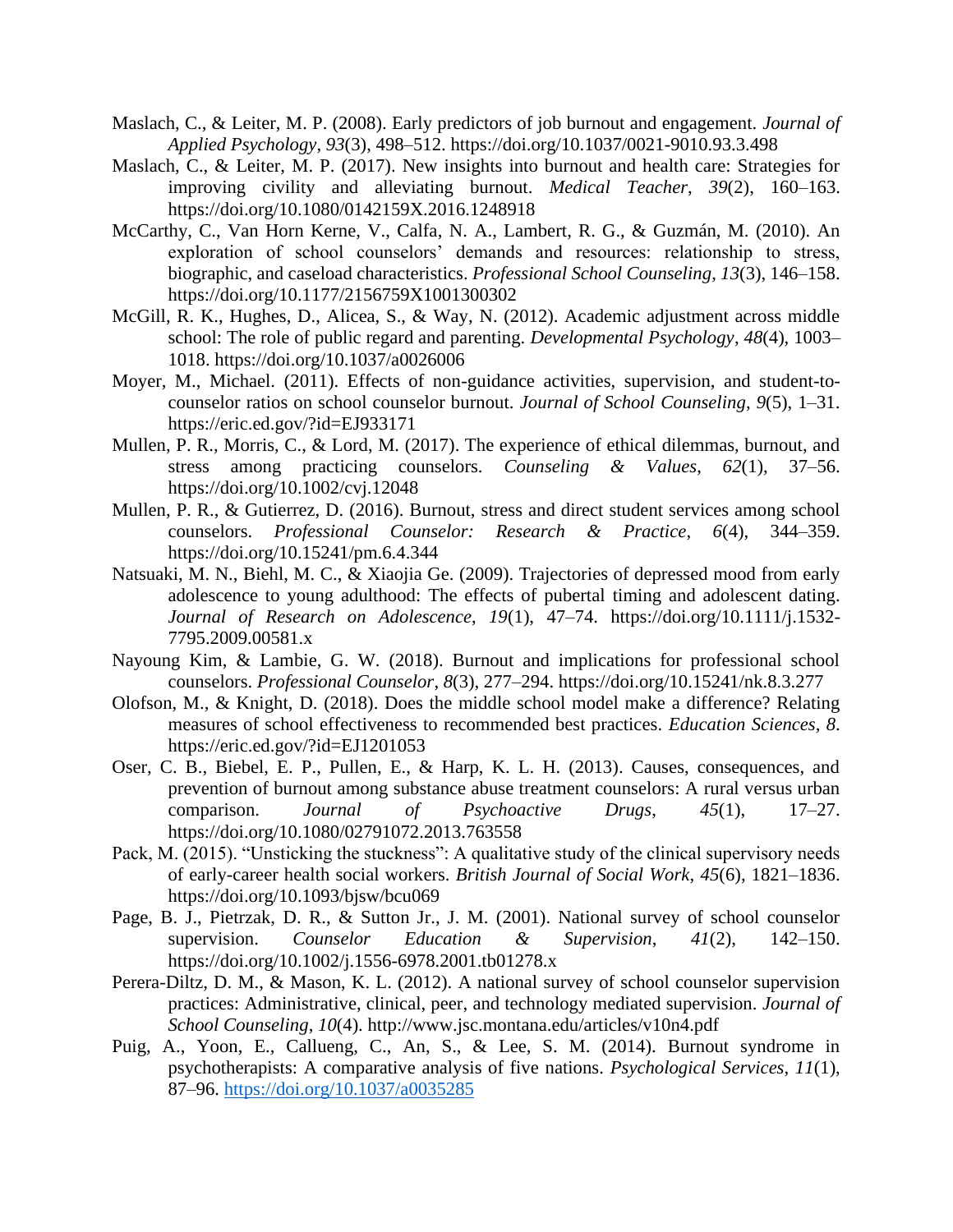- Roberts, E. B., & Borders, L. D. 1994). Supervision of school counselors: Administrative, program, and counseling. *School Counselor*, *41*, 149–157 https://www.jstor.org/stable/23900653
- Saakvitne, K. W., & Pearlman, L. A. (1996). *Transforming the pain: A workbook on vicarious traumatization* (1996-98464-000). Norton & Co.
- Salvagioni, D. A. J., Melanda, F. N., Mesas, A. E., González, A. D., Gabani, F. L., & Andrade, S. M. de. (2017). Physical, psychological and occupational consequences of job burnout: A systematic review of prospective studies. *PLoS ONE*, *12*(10), 1–29. https://doi.org/10.1371/journal.pone.0185781
- Shin, H., Yuen, M., Lee, J., & Lee, S. M. (2013). Cross-cultural validation of the Counselor Burnout Inventory in Hong Kong. *Journal of Employment Counseling*, *50*(1), 14–25. https://doi.org/10.1002/j.2161-1920.2013.00021.x
- Springer, S. I. (2016). When values blur the lines: Navigating an ethical dilemma in school counseling. *Journal of Counselor Preparation & Supervision*, *8*(2), 70–85. https://doi.org/10.7729/82.1082
- Sundquist, K. A. (2018). *The effect of mindfulness meditation on school counselors' levels of stress and burnout* [Ed.D., Wilmington University (Delaware)].
- Thompson, E. H., Frick, M. H., & Trice-Black, S. (2011). Counselor-in-training perceptions of supervision practices related to self-care and burnout. *Professional Counselor*, *1*(3), 152– 162. doi:10.15241/eht.1.3.152
- Tolen, P., & Larsen, R. (2014). Trajectories of life satisfaction during middle school: Relations to developmental-ecological microsystems and student functioning. *Journal of Research on Adolescence, 24*(3), 497–511. doi:10.1111/jora.12156
- Toppinen-Tanner, S., Ahola, K., Koskinen, A., & Väänänen, A. (2009). Burnout predicts hospitalization for mental and cardiovascular disorders: 10-year prospective results from industrial sector. *Stress & Health: Journal of the International Society for the Investigation of Stress*, *25*(4), 287–296. https://doi.org/10.1002/smi.1282
- Travis, D. J., Lizano, E. L., & Mor Barak, M. E. (2016). "I'm so stressed!": A longitudinal model of stress, burnout and engagement among social workers in child welfare settings. *British Journal of Social Work*, *46*(4), 1076–1095. https://doi.org/10.1093/bjsw/bct205
- Twist, M. L. C., Hertlein, K. M., & Haider, A. (2016). Electronic communication in supervisory relationships: A mixed data survey. *Contemporary Family Therapy: An International Journal*, *38*(4), 424–433. https://doi.org/10.1007/s10591-016-9391-9
- Walker, K. (2015). Improving the effectiveness of school counselling: Consensus, collaboration, and clinical supervision. *Canadian Journal of Counselling and Psychotherapy*, *49*(3), 275– 295. https://cjc-rcc.ucalgary.ca/article/view/61041
- Wilkerson, K. (2009). An examination of burnout among school counselors guided by stressstrain-coping theory. *Journal of Counseling & Development*, *87*(4), 428–437. https://doi.org/10.1002/j.1556-6678.2009.tb00127.x
- Wilkerson, K., & Bellini, J. (2006). Intrapersonal and organizational factors associated with burnout among school counselors. *Journal of Counseling & Development*, *84*(4), 440–450. https://doi.org/10.1002/j.1556-6678.2006.tb00428.x
- Wilski, M., Chmielewski, B., & Tomczak, M. (2015). Work locus of control and burnout in polish physiotherapists: The mediating effect of coping styles. *International Journal of Occupational Medicine & Environmental Health*, *28*(5), 875–889. https://doi.org/10.13075/ijomeh.1896.00287